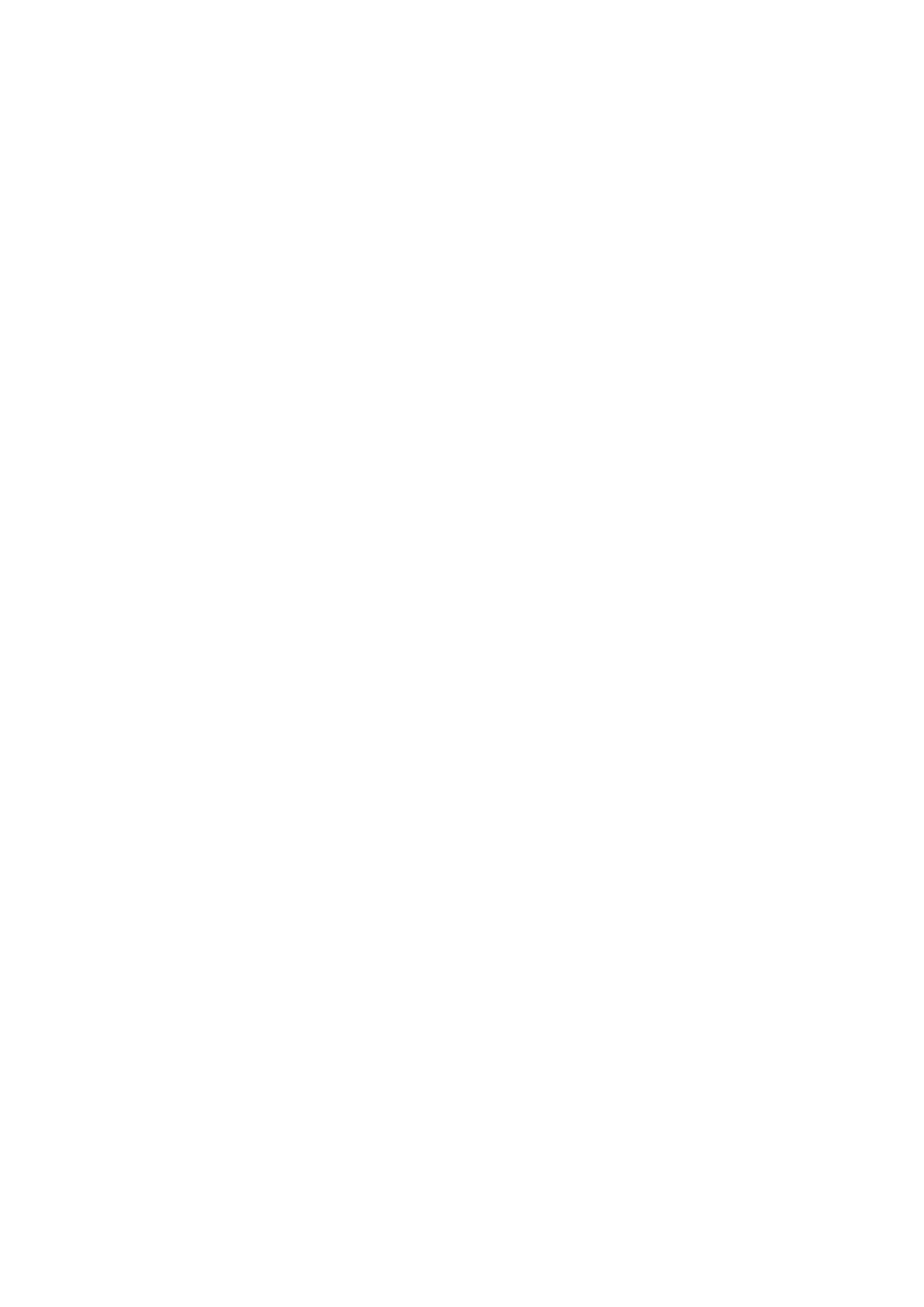

Ellan Vannin

# **BROADCASTING ACT 199 3**

# **Index**

| <b>Section</b> | Page |
|----------------|------|

# **PART 1 – [PROVISION AND REGULATION OF PROGRAMME](#page-4-0)  [SERVICES](#page-4-0) 5**

| 1   | Functions of Communications and Utilities Regulatory Authority 5 |    |
|-----|------------------------------------------------------------------|----|
| 2   |                                                                  |    |
| 3   |                                                                  |    |
| 4   |                                                                  |    |
| 5   |                                                                  |    |
| 6   |                                                                  |    |
| 7   |                                                                  |    |
| 8   |                                                                  |    |
| 9   |                                                                  |    |
| 10  |                                                                  |    |
| 11  |                                                                  |    |
| 12  |                                                                  |    |
| 12A |                                                                  |    |
| 1   |                                                                  |    |
| 2   |                                                                  |    |
| 3   | [Repeals section 4(1) of the Telecommunications Act 1984.] 17    |    |
|     |                                                                  |    |
|     | PART 2 - MISCELLANEOUS AND SUPPLEMENTAL                          | 17 |
|     | <b>Broadcasting</b>                                              | 17 |
| 4   |                                                                  |    |
| 5   |                                                                  |    |
| 6   |                                                                  |    |
| 7   |                                                                  |    |
| 8   |                                                                  |    |
| 9   |                                                                  |    |

 Amendment etc of enactments [...................................................................................20](#page-19-1) [Short title and commencement...................................................................................20](#page-19-2)

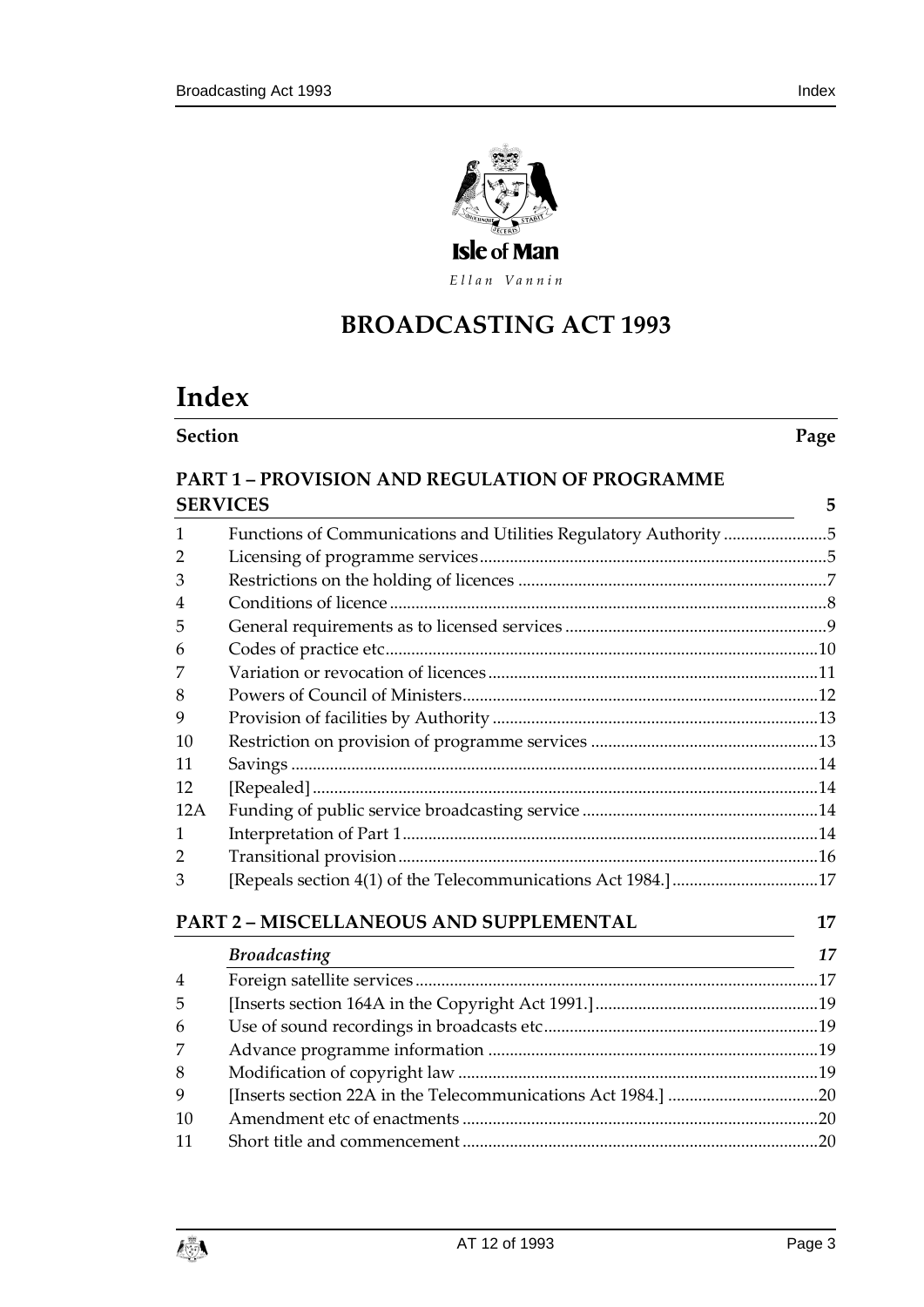| <b>SCHEDULE 1</b>                       |    |
|-----------------------------------------|----|
| RESTRICTIONS ON THE HOLDING OF LICENCES | 21 |
| <b>SCHEDULE 2</b>                       | 24 |
| <b>AMENDMENTS OF COPYRIGHT ACT 1991</b> | 24 |
| <b>SCHEDULE 3</b>                       | 24 |
| ADVANCE PROGRAMME INFORMATION           | 24 |
| <b>SCHEDULE 4</b>                       | 28 |
| <b>AMENDMENT OF ENACTMENTS</b>          | 28 |
| <b>SCHEDULE 5</b>                       | 28 |
| <b>ENACTMENTS REPEALED</b>              | 28 |
| <b>ENDNOTES</b>                         | 29 |
| <b>TABLE OF LEGISLATION HISTORY</b>     | 29 |
| <b>TABLE OF RENUMBERED PROVISIONS</b>   | 29 |
| TABLE OF ENDNOTE REFERENCES             | 29 |

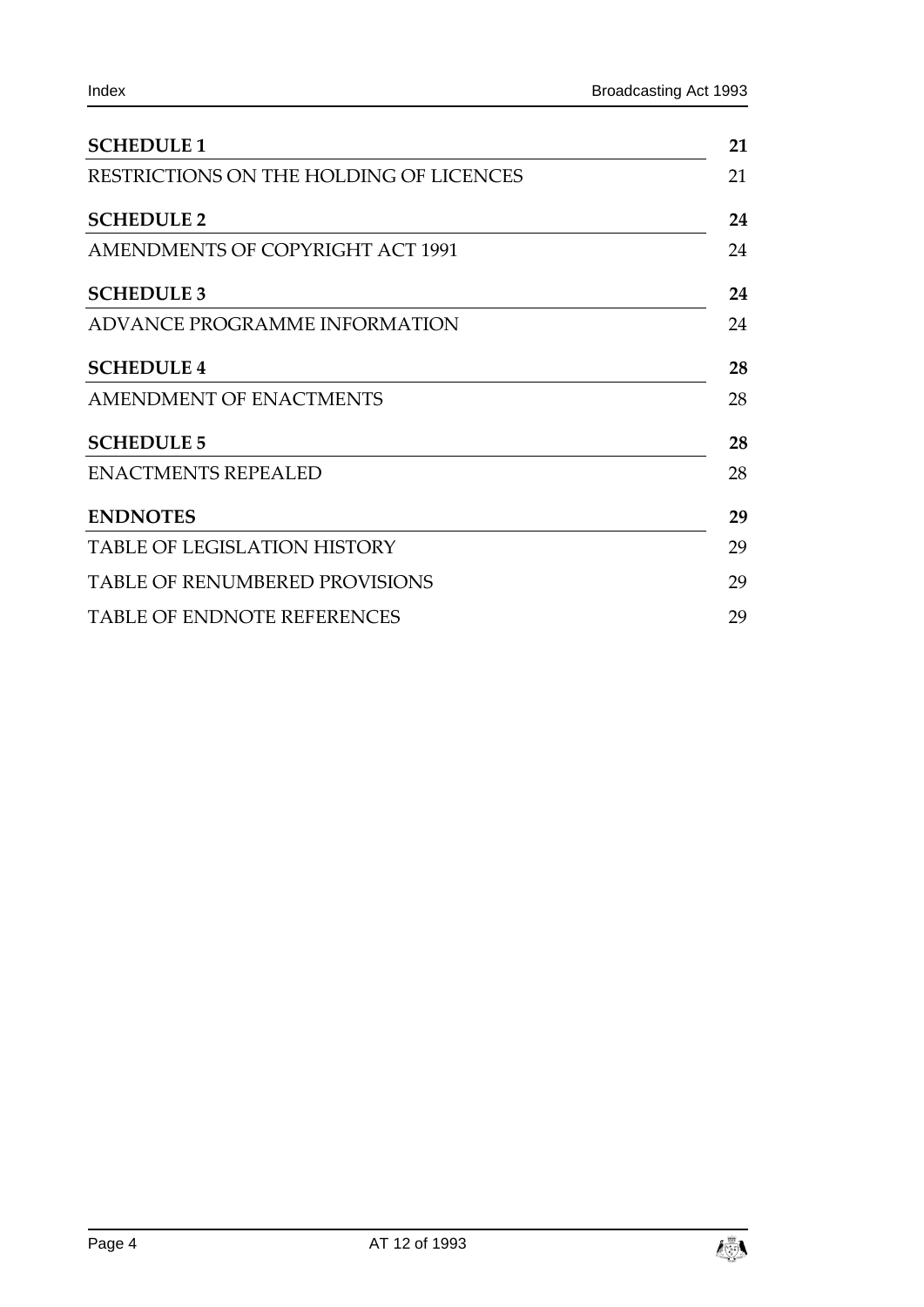

Ellan Vannin

# **BROADCASTING ACT 199 3**

| Received Royal Assent: | 7 July 1993   |
|------------------------|---------------|
| Passed:                | 8 July 1993   |
| Commenced:             | 1 August 1993 |

**AN ACT** to make new provision for the licensing of certain programme services; to enable certain satellite services to be proscribed; to make further provision relating to copyright in connection with programme services; to require charges to be indicated on certain telecommunication apparatus; and for connected purposes.

# <span id="page-4-0"></span>**PART 1 – PROVISION AND REGULATION OF PROGRAMME SERVICES**

#### <span id="page-4-1"></span>**1 Functions of Communications and Utilities Regulatory Authority**<sup>1</sup>

It is the function of the Communications and Utilities Regulatory Authority ("the Authority") —

- (a) to regulate, in accordance with this Part, programme services which are provided from places in the Island;
- (b) to keep under review the reception in the Island of programme services provided from places in the Island or elsewhere, and the quality and content of those services;
- (c) to further the interests of the Island in the whole field of programme services.**<sup>2</sup>**

# <span id="page-4-2"></span>**2 Licensing of programme services**

- (1) The Authority shall, in accordance with this Part, grant such licences to provide programme services as it may determine.**<sup>3</sup>**
- (2) The Authority shall discharge its functions under this Part as respects the licensing of programme services in the manner which it considers is best calculated to ensure that —

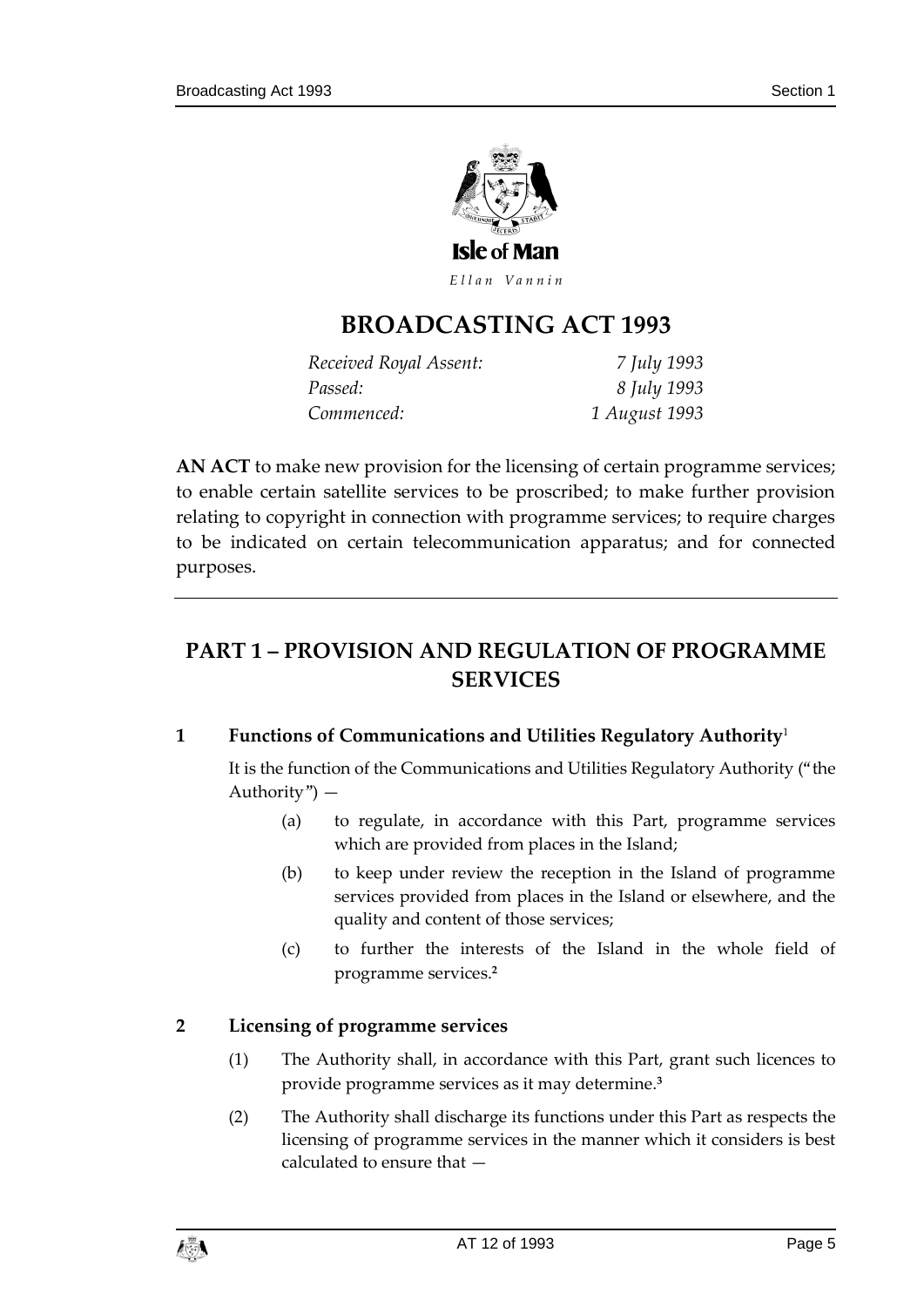- (a) at least one broadcasting service is provided from a place in the Island;**<sup>4</sup>**
- (b) all programme services so provided are of a high quality and offer a wide range of programmes calculated to appeal to a variety of tastes and interests; and
- (c) one public service broadcasting service is provided from a place in the Island.**<sup>5</sup> <sup>6</sup>**
- (2A) Where the Authority is determining whether to grant a licence under this Part it shall have regard to the following matters, namely —
	- (a) the ability of the applicant for the licence to maintain, throughout the period for which the licence would be in force, the service which that person proposes to provide;
	- (b) the extent to which any such proposed service would broaden the range of programmes available to persons living in the Island, by way of services licensed or to be licensed under this Part, and in particular the extent to which the service would cater for tastes and interests different from those already catered for by services licensed or to be licensed under this Part;
	- (c) the extent to which any such proposed service would affect the ability of any existing service licensed under this Part to be maintained for the remainder of the period for which the licence for that existing service is to be in force; and
	- (d) the extent to which any reasonable demand for programme service is or is to be met by other means.**<sup>7</sup>**
- (3) Subject to subsection (3A), a licence may be granted for the provision of such a service as is specified in the licence, for such period (not exceeding 10 years) as the Authority thinks fit.**<sup>8</sup>**
- (3A) In the case of a licence for the provision of a public service broadcasting service, a licence may be granted for a period not exceeding 30 years.**<sup>9</sup>**
- (4) The Authority
	- (a) shall not grant a licence to any person unless it is satisfied that he is a fit and proper person to hold it, and
	- (b) shall do all that it can to secure that, if it ceases to be so satisfied in the case of any person holding a licence, that person does not remain the holder of the licence.**<sup>10</sup>**
- (5) A licence granted to any person is not transferable to any other person without the previous consent in writing of the Authority; and the Authority shall not give such consent unless it is satisfied as mentioned in subsection (4)(a).**<sup>11</sup>**
- (6) Nothing in this section empowers the Authority to grant a licence for the provision of a programme service for which a licence may be granted

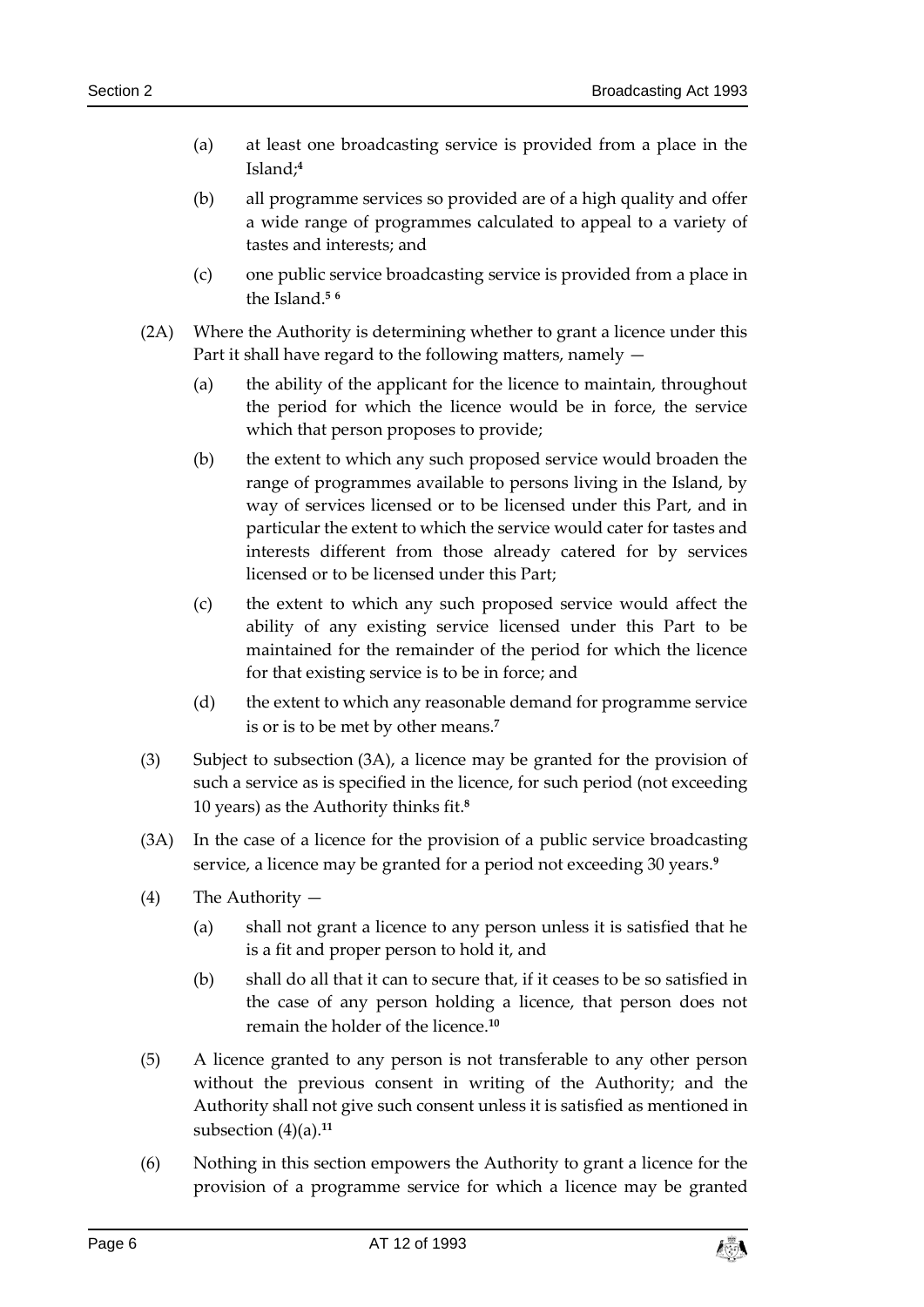under Part I (independent television) or Part III (national independent radio) of the Broadcasting Act 1990 (an Act of Parliament), as it has effect in the Island ("the UK Act") or under Part I or II of the Broadcasting Act 1996 (an Act of Parliament), as it has effect in the Island.**<sup>12</sup>**

- (7) In this section —
- "public service broadcasting service" means a broadcasting service which is provided as a public service for disseminating information, education and entertainment, which is responsive to the tastes, interests and concerns of the whole community, where the programmes reflect the varied elements which make up the culture of the people of the Island and has especial regard for the elements which distinguish that culture, where the programmes have a wide range in their subject matter, having regard both to the programmes as a whole and also to the days of the week on which, and the times of the day at which, programmes are broadcast, and where a sufficient amount of time in the programmes is given to news programmes and to current affairs programmes which are of high quality.**<sup>13</sup>**

#### <span id="page-6-0"></span>**3 Restrictions on the holding of licences**

- (1) Schedule 1 shall have effect for the purpose of restricting the holding of licences.
- (2) The Authority shall do all that it can to secure
	- (a) that a person does not become or remain the holder of a licence to provide a sound broadcasting service if he is a person who is disqualified for holding that licence by paragraph 1, 2 or 3 of Schedule 1; and
	- (b) that any requirements imposed by or under paragraphs 4 and 5 of that Schedule are complied with by or in relation to persons holding licences to provide sound broadcasting services.**<sup>14</sup>**
- (3) The Authorty may accordingly
	- (a) require any applicant for such a licence to provide it with such information as it may reasonably require for the purpose of determining —
		- (i) whether he is disqualified as mentioned in subsection  $(2)(a)$ ;
		- (ii) whether any such requirements as are mentioned in subsection (2)(b) would preclude it from granting such a licence to him; and
		- (iii) if so, what steps would be required to be taken by or in relation to him in order for any such requirements to be complied with;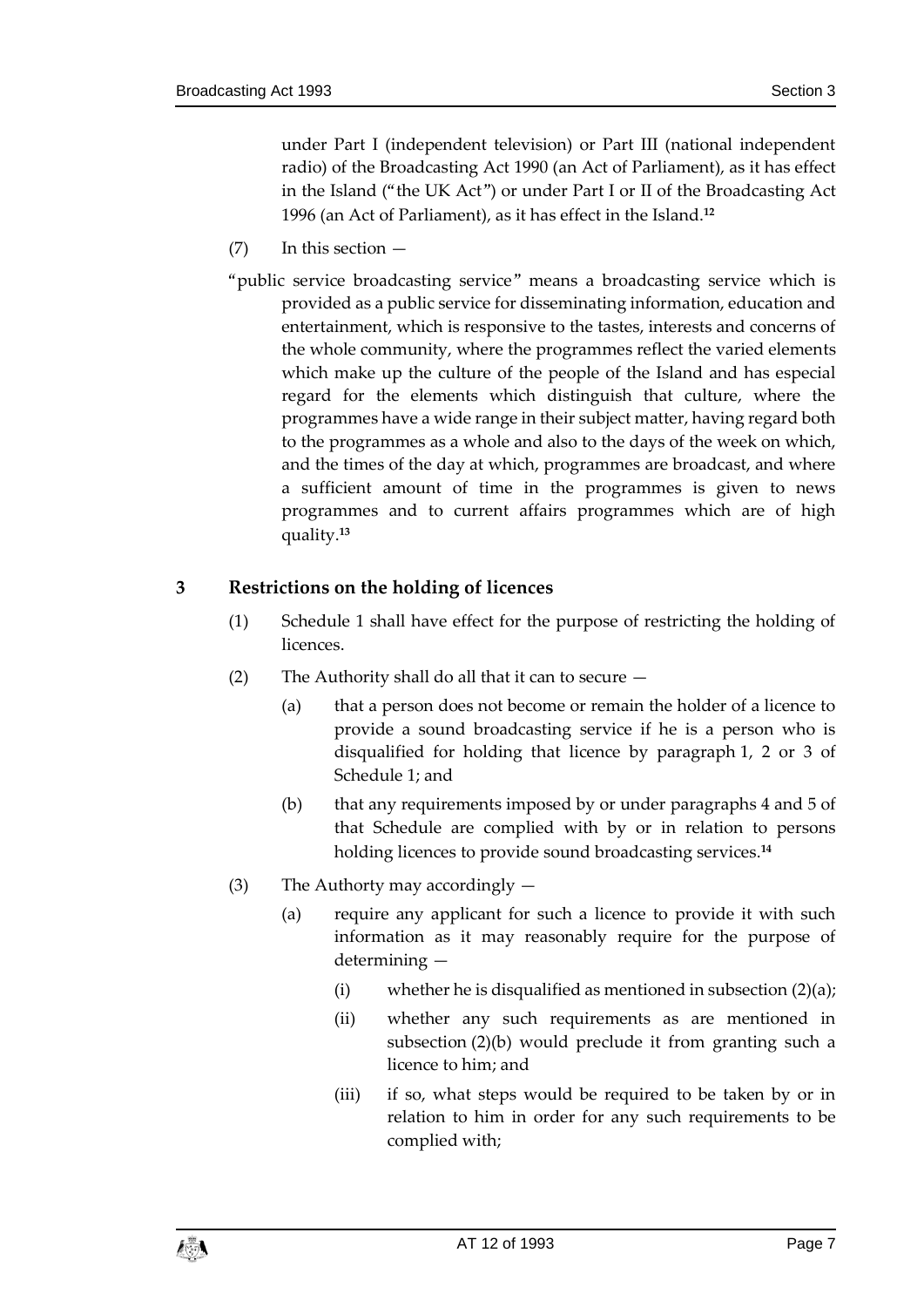- (b) make the grant of such a licence to any person conditional on the taking of any specified steps that appear to it to be required to be taken as mentioned in paragraph (a)(iii);
- (c) impose conditions in any such licence enabling it to require the licence holder, if a body corporate, to give it advance notice of proposals affecting —
	- (i) shareholdings in the body, or
	- (ii) the directors of the body,

where such proposals are known to the body;

- (d) impose conditions in any such licence enabling it to give the licence holder directions requiring him to take, or arrange for the taking of, any specified steps appearing to it to be required to be taken in order for any such requirements as are mentioned in subsection (2)(b)to be complied with.**<sup>15</sup>**
- (4) Every licence to provide a sound broadcasting service shall include such conditions as the Authority considers necessary or expedient to ensure that where —
	- (a) the holder of the licence is a body, and
	- (b) a relevant change takes place after the grant of the licence,

the Authority may revoke the licence by notice served on the holder of the licence and taking effect forthwith or on a date specified in the notice.**<sup>16</sup>**

- (5) The Authority shall not serve any such notice on the licence holder unless it has given the holder a reasonable opportunity of making representations to it about the matters complained of.**<sup>17</sup>**
- (6) In this section "relevant change", in relation to a body which is the holder of a licence, means —
	- (a) any change in the nature or characteristics of the body, or
	- (b) any change in the persons having control over or interests in the body,

being (in either the case) a change which is such that, if it fell to the Authority to determine whether to grant the licence in the new circumstances of the case, it would be induced by the change to refrain from doing so.**<sup>18</sup>**

#### <span id="page-7-0"></span>**4 Conditions of licence**

- (1) A licence may include
	- (a) such conditions as appear to the Authority to be appropriate, having regard to any duties which are or may be imposed on it or on the licence holder by or under this Part;**19**

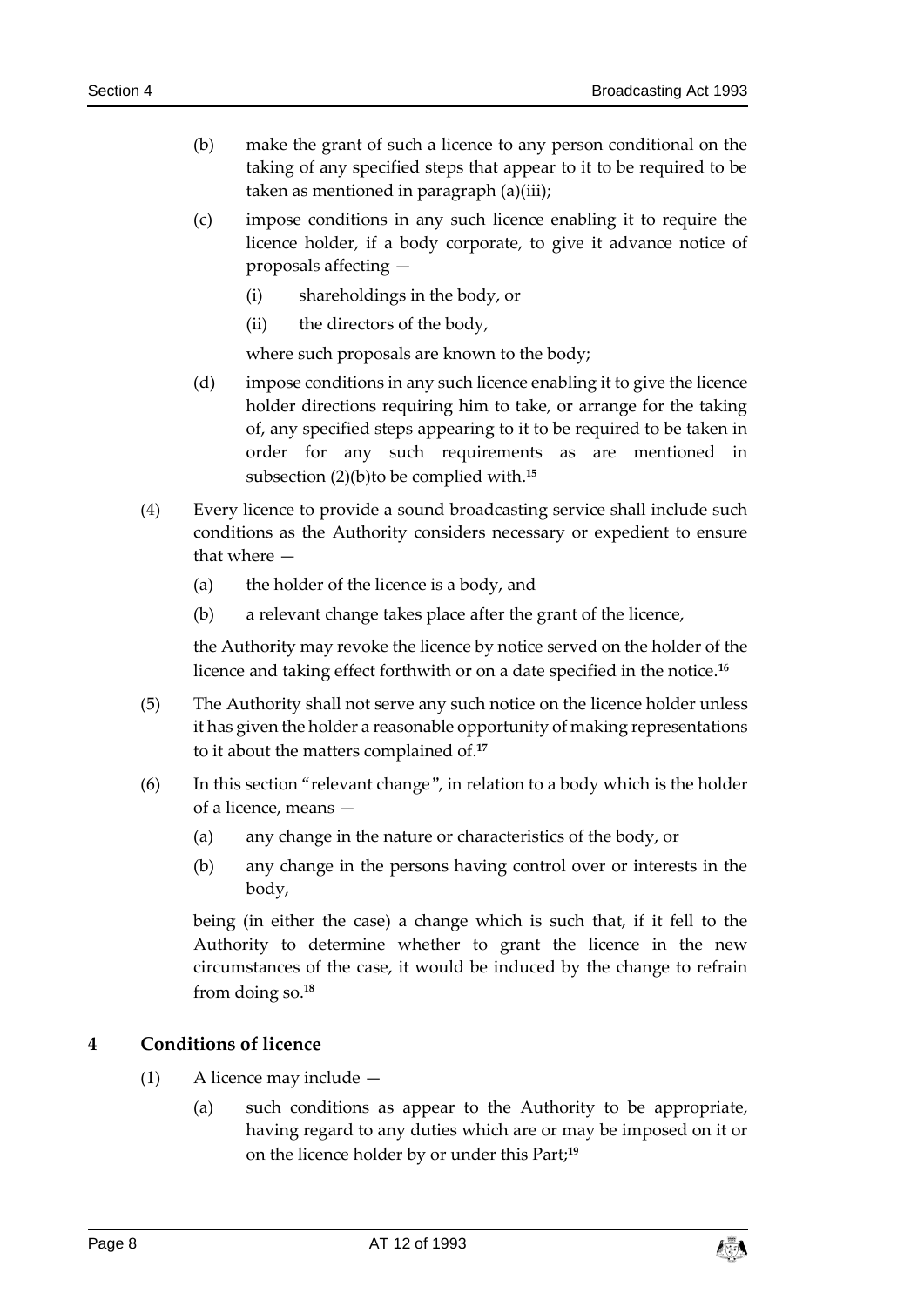- (b) conditions enabling the Authority to supervise and enforce technical standards in connection with the provision of the licensed service;**<sup>20</sup>**
- (c) conditions requiring the payment by the licence holder to the Treasury (whether on the grant of the licence or at such times thereafter as may be determined by or under the licence, or both) of a fee or fees of an amount or amounts so determined;
- (d) conditions requiring the licence holder to comply with any direction given by the Authority as to such matters as are specified in the licence or are of a description so specified, or (except to the extent that the Authority consent thereto) not to do or to do such things as are specified in the licence or are of a description so specified;**<sup>21</sup>**
- (e) conditions requiring the licence holder to permit any person authorised by the Authority to enter any premises which are used in connection with the licensed service, and to inspect, examine, operate or test any equipment on the premises which is used in that connection;**<sup>22</sup>**
- (f) conditions requiring the licence holder to provide the Authority, in such manner and at such times as it may reasonably require, with such information as it may require for the purpose of exercising its functions under this Part; and**<sup>23</sup>**
- (g) such other conditions as the Authority thinks appropriate.**<sup>24</sup>**
- (2) In the case of a licence granted under section  $2(2)(c)$  to provide a public service broadcasting service, in addition to those conditions which may be included under subsection (1) of this section, the licence shall, if the licence is granted for a period exceeding 10 years include conditions requiring the Authority to undertake a periodical review of the provision of the service at least every 10 years, against such criteria as the Authority may prescribe.**<sup>25</sup>**

# <span id="page-8-0"></span>**5 General requirements as to licensed services**

The Authority shall do all that it can to secure that every licensed service complies with the following requirements —

- (a) that nothing is included in its programmes which offends against good taste or decency or is likely to encourage or incite to crime or to lead to disorder or to be offensive to public feeling;
- (b) that any news given (in whatever form) in its programmes is presented with due accuracy and impartiality;
- (c) that its programmes do not include any technique which exploits the possibility of conveying a message to, or otherwise influencing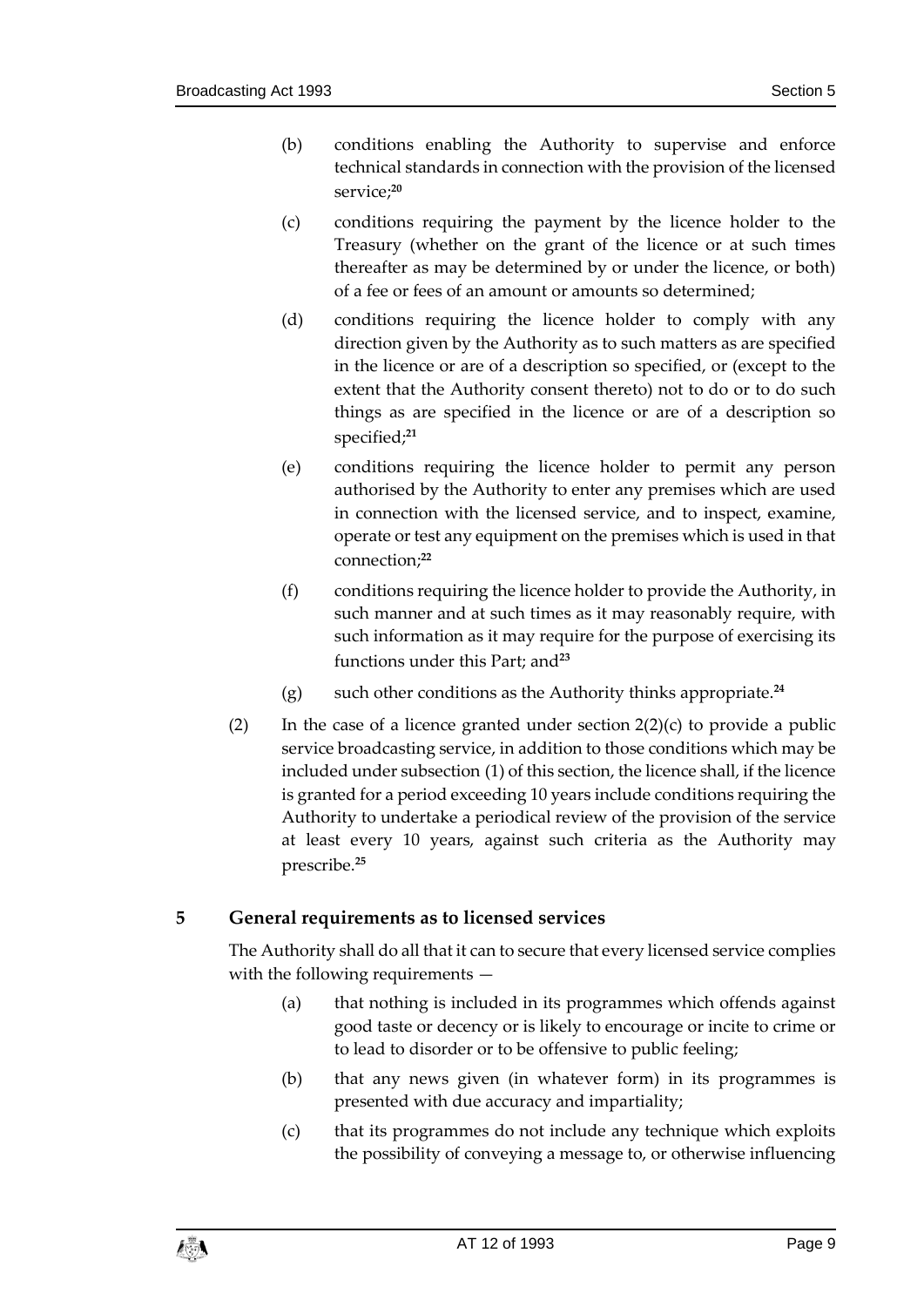the minds of, persons receiving the programmes without their being aware, or being fully aware, of what has occurred;

- (d) that there are excluded from its programmes all expressions of the views and opinions of the person providing the service on matters of political or industrial controversy or relating to current public policy;
- (e) that due impartiality is preserved on the part of the person providing the service as respects such matters;
- (f) that undue prominence is not given in its programmes to the views and opinions of particular persons or bodies on such matters;
- (g) that due responsibility is exercised with respect to the content of any of its programmes which are religious programmes;
- (h) that it does not include any advertisement which is inserted by or on behalf of any body whose objects are wholly or mainly of a political nature, any advertisement which is directed towards any political end, or an advertisement which has any relation to any industrial dispute (other than an advertisement of a public service nature inserted by or on behalf of the Council of Ministers, a Department or a Statutory Board);
- (i) that, in the acceptance of advertisements for inclusion in it, there is no unreasonable discrimination either against or in favour of any particular advertiser.**<sup>26</sup>**

# <span id="page-9-0"></span>**6 Codes of practice etc**

- (1) The Authority may draw up, and from time to time review, a code giving guidance —
	- (a) as to the rules to be observed with respect to the showing of violence, or the inclusion in programmes of sounds suggestive of violence, in licensed services, particularly when large numbers of children and young persons may be expected to be watching or listening to the programmes;
	- (b) as to the rules to be observed in connection with the application of paragraphs (a) to (g) of section 5 in relation to such services;
	- (c) as to the rules to be observed with respect to the inclusion in such programmes of appeals for donations, and
	- (d) as to such other matters concerning standards and practice for such programmes as the Authority considers suitable for inclusion in the code.**<sup>27</sup> <sup>28</sup>**
- (2) The Authority may draw up, and from time to time review, a code  $-$ 
	- (a) governing standards and practice in advertising and in the sponsoring of programmes;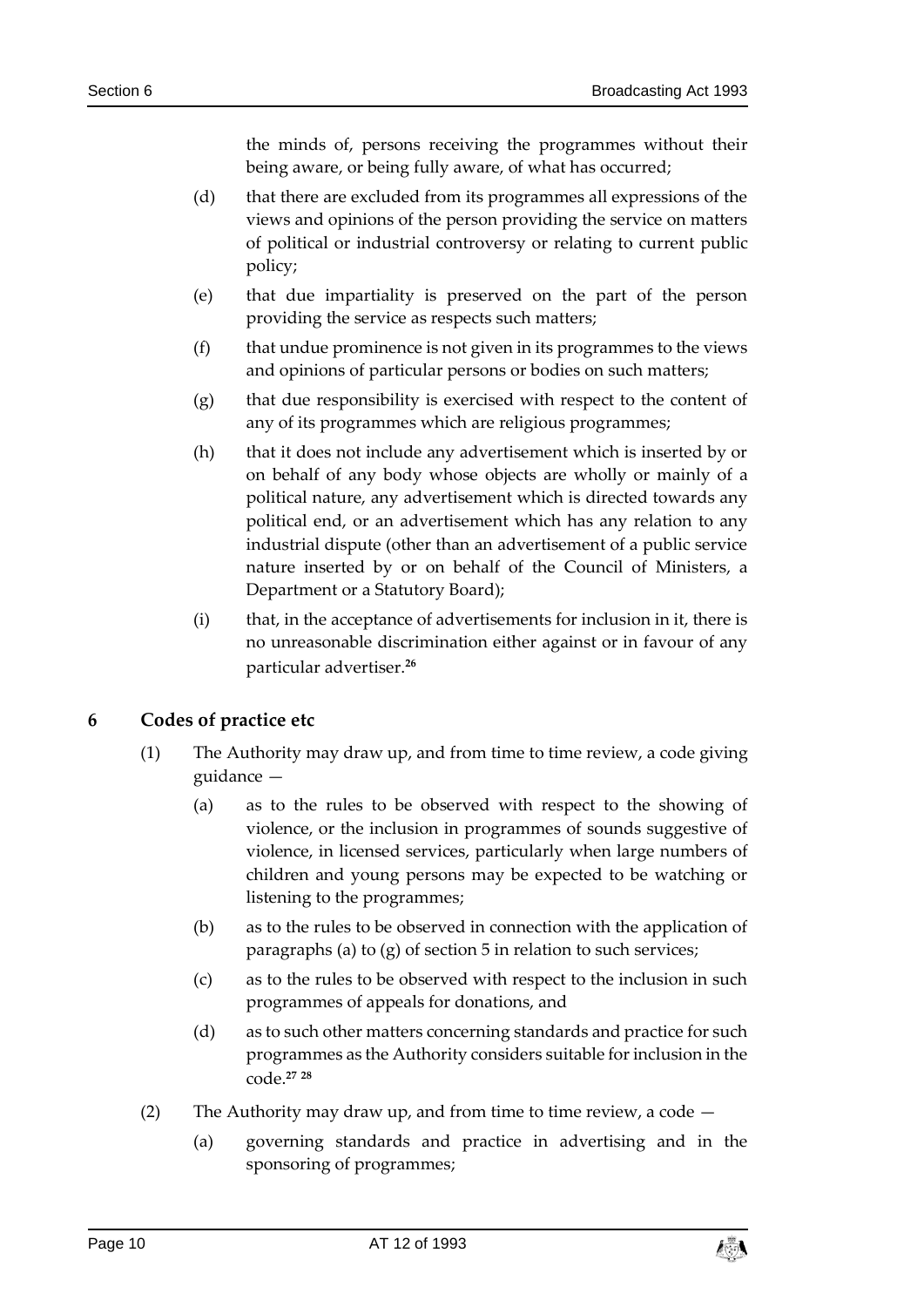- (b) prescribing the advertisements and methods of advertising or sponsorship to be prohibited, or to be prohibited in particular circumstances; and
- (c) as to the rules to be observed in connection with the application of paragraphs (h) and (i) of section 5 in relation to licensed services.**<sup>29</sup>**
- (3) Before drawing up or revising a code of practice under this section the Authority shall consult with —
	- (a) every person who is the holder of a licence and whose licensed service may be affected by the code, and
	- (b) such other persons as it considers appropriate.**<sup>30</sup>**
- (4) The Authority shall do all that it can to secure that the provisions of a code of practice under this section are observed in the provision of licensed services to which the code relates.**<sup>31</sup>**
- (5) The Authority may give directions to any licence holder
	- (a) with respect to the classes and descriptions of advertisement and methods of advertising or sponsorship to be excluded, or to be excluded in particular circumstances;
	- (b) with respect to the exclusion of a particular advertisement, or its exclusion in particular circumstances; or
	- (c) with respect to the times when advertisements are to be allowed;

and the licence holder shall comply with any direction given to him under this subsection.**<sup>32</sup>**

(6) to (8) [Repealed]**<sup>33</sup>**

# <span id="page-10-0"></span>**7 Variation or revocation of licences**

- (1) The Authority may vary a licence by a notice served on the licence holder  $if -$ 
	- (a) in the case of a variation of the period of the licence, the licence holder consents, or
	- (b) in any other case, the licence holder has been given a reasonable opportunity to make representations to the Authority about the variation.**<sup>34</sup> <sup>35</sup>**
- (2) The Authority may, if the licence holder consents, revoke a licence by notice served on him.**<sup>36</sup>**
- (3) If the Authority is satisfied that the holder of a licence is failing to comply with any condition of the licence or with a direction given to him under section 6, and that the failure is such that, if not remedied, it would justify the revocation of the licence, it may serve on the licence holder a notice —
	- (a) stating that the Authority is satisfied as mentioned in this subsection;**37**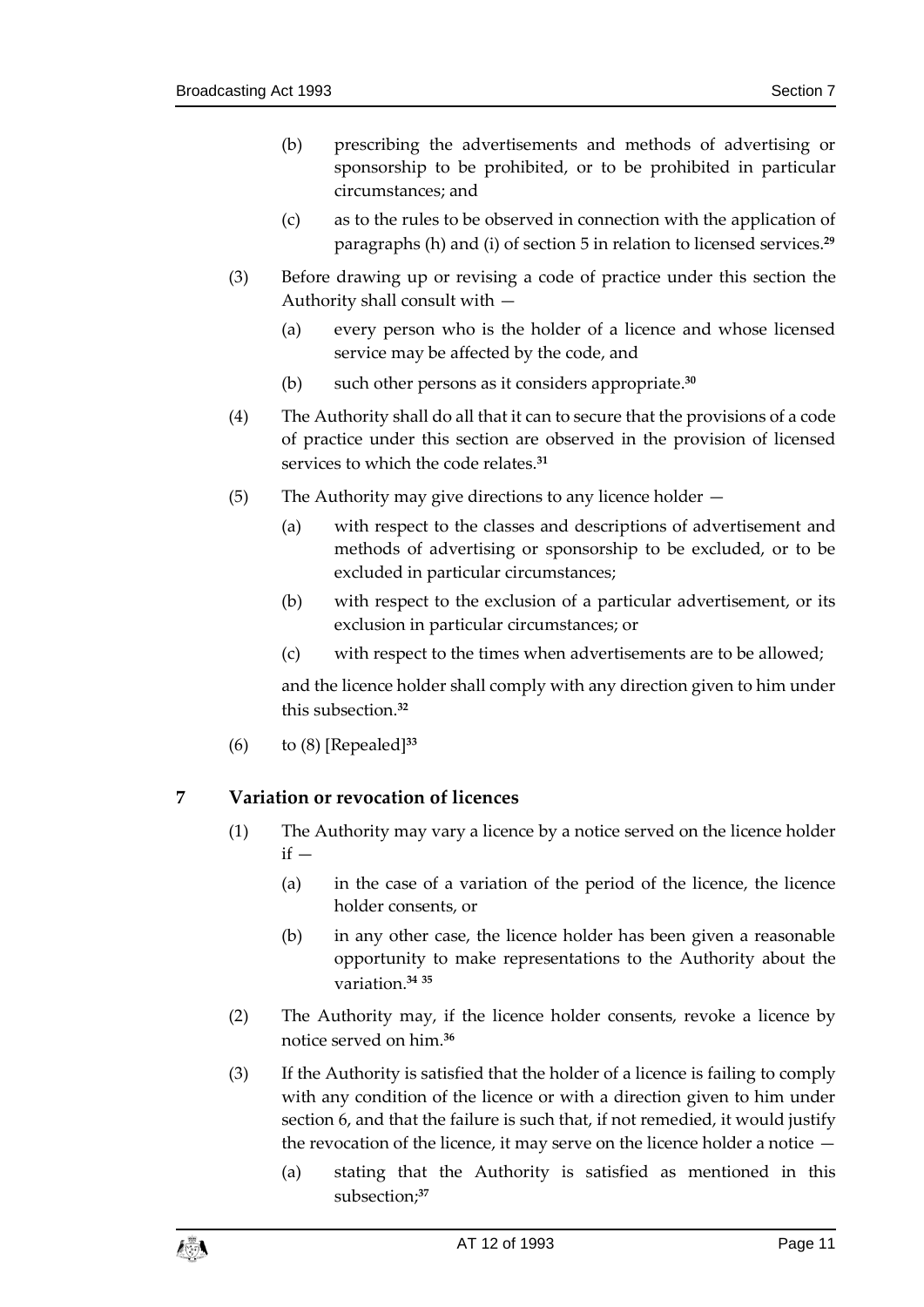- (b) specifying the respects in which the licence holder is failing to comply with any such condition or direction as is there mentioned; and
- (c) stating that, unless the licence holder takes such steps to remedy the failure as are specified in the notice, within such period as is so specified, the Authority will revoke the licence.**<sup>38</sup> <sup>39</sup>**
- (4) If, at the end of the period specified under subsection (3)(c), the Authority —
	- (a) is satisfied that the licence holder has failed to take the steps so specified,
	- (b) has given the licence holder a reasonable opportunity of making representations to it about the matters complained of, and
	- (c) is satisfied that the revocation of the licence is necessary in the public interest,

it may revoke the licence by notice to him.**<sup>40</sup>**

- (5) If the Authority is satisfied that the holder of a licence, in connection with his application for the licence —
	- (a) provided it with information which was false in a material particular, or
	- (b) withheld any material information with the intention of causing it to be misled,

and has given the licence holder a reasonable opportunity of making representations to it about the matters complained of, it may revoke the licence by notice to him.**<sup>41</sup>**

#### <span id="page-11-0"></span>**8 Powers of Council of Ministers**

- (1) The Council of Ministers may at any time require the Authority to direct the holders of any licences specified in the notice —
	- (a) to publish in their licensed services, at such times as may be specified in the notice, such announcement as is so specified; or
	- (b) to refrain from including in the programmes included in their licensed services any matter or class of matter so specified.**<sup>42</sup>**
- (2) A licence holder shall comply with any direction given in pursuance of a notice under subsection (1).
- (3) Where a licence holder publishes an announcement in pursuance of a direction under subsection (1)(a), he may announce that he is doing so in pursuance of such a direction.
- (4) Where
	- (a) a direction under subsection (1) has been given or revoked or has expired, or

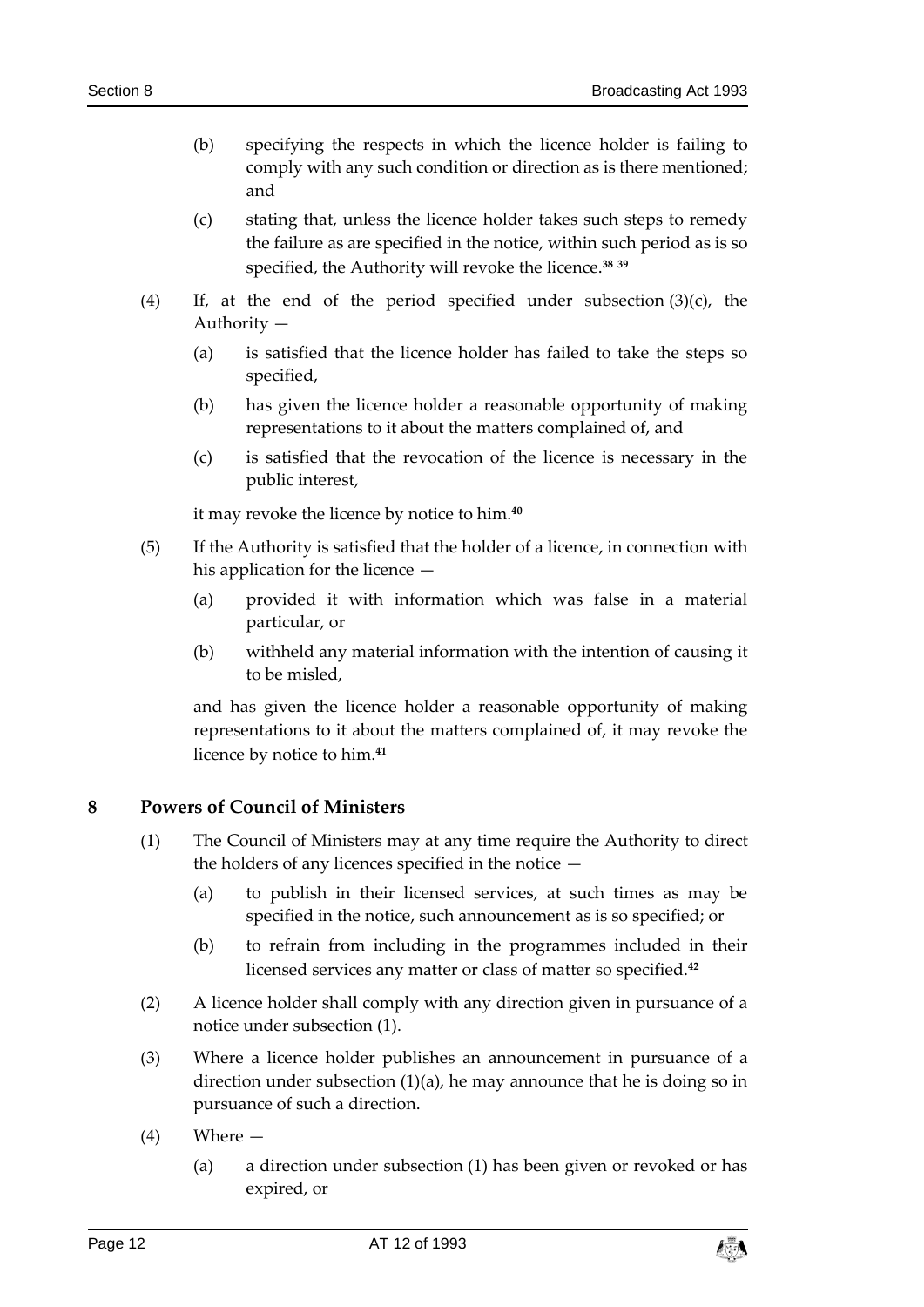(b) a requirement under subsection (1) has been revoked or has expired,

the licence holder may publish in the licensed service an announcement of the giving, revocation or expiry of the direction or requirement, as the case may be.

### <span id="page-12-0"></span>**9 Provision of facilities by Authority**<sup>43</sup>

- (1) The Authority may, for the purpose of the provision of any licensed services —
	- (a) establish, install and use stations for transmitting or distributing programmes (whether by means of telecommunication systems or by wireless telegraphy or any other means or combination of means); and
	- (b) provide and equip studios and other premises for the production of programmes.**<sup>44</sup>**
- (2) This section is without prejudice to
	- (a) Part I of the Wireless Telegraphy Act 1949 (an Act of Parliament) (regulation of wireless telegraphy); or
	- (b) Part II of the *Telecommunications Act 1984* (regulation of telecommunication services).

#### <span id="page-12-1"></span>**10 Restriction on provision of programme services**

- (1) Subject to subsection (2), any person who provides any programme service from a place in the Island, other than a licensed service, is guilty of an offence.
- (2) The Authority may by order provide that subsection (1) shall not apply to such services or descriptions of services as are specified in the order; but an order under this subsection shall not have effect unless it is approved by Tynwald.**<sup>45</sup>**
- (3) A person guilty of an offence under subsection (1) is liable
	- (a) on summary conviction, to a fine not exceeding  $£5,000;$
	- (b) on conviction on information, to a fine.
- (4) No proceedings in respect of an offence under this section shall be instituted except by or with the consent of the Attorney General.
- (5) Without prejudice to subsection (3), compliance with this section is enforceable by civil proceedings at the suit of the Attorney General for an injunction or other appropriate relief.
- (6) Section 195 (offences by bodies corporate) and section 196 (powers of entry) of the UK Act apply to an offence under this section as they apply to an offence under section 13 of that Act, with the substitution in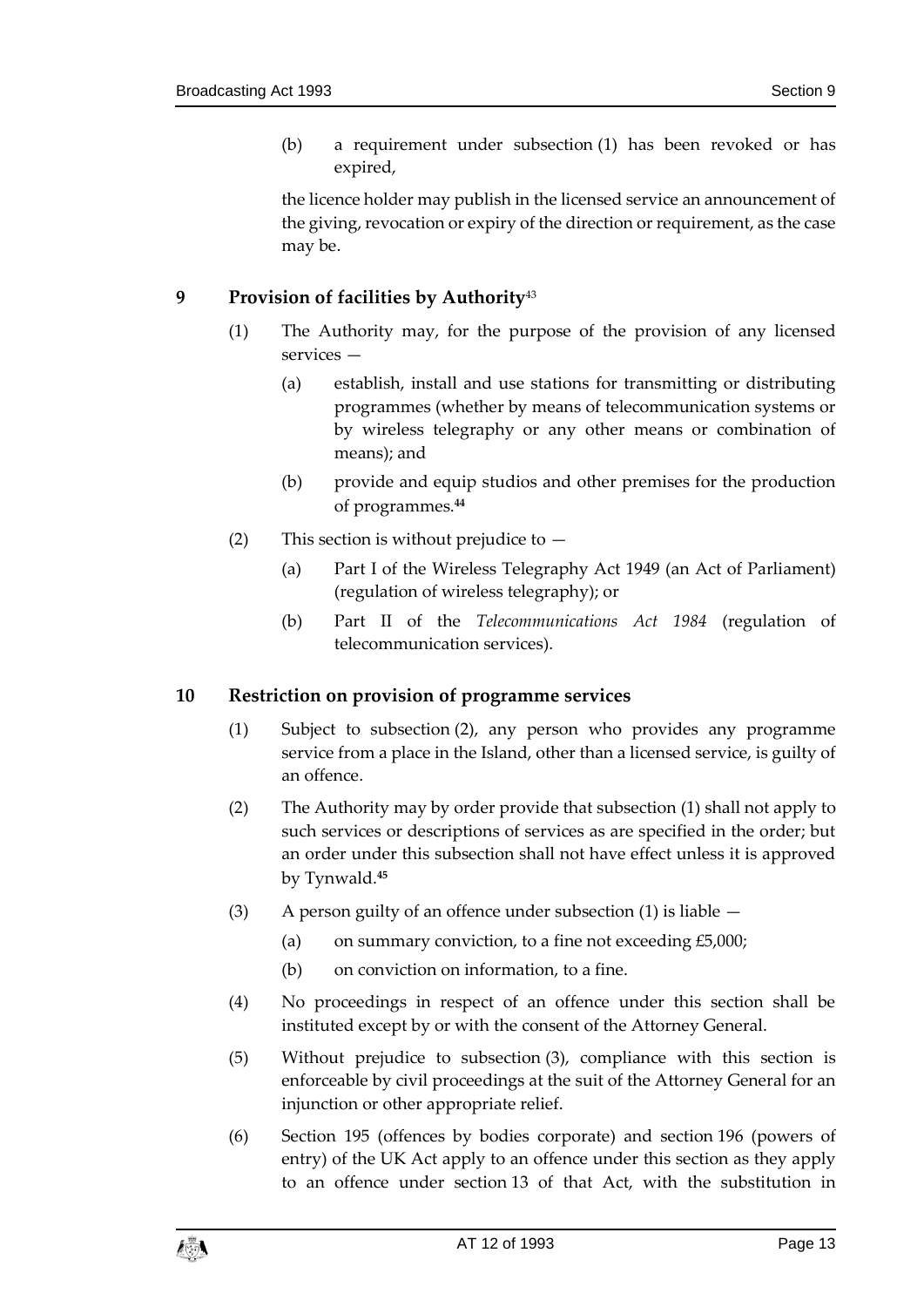section 196(1) of a reference to the Authority for the reference to the relevant authority.**<sup>46</sup>**

#### <span id="page-13-0"></span>**11 Savings**

- (1) Nothing in the foregoing provisions of this Part (except section 1 (b) and (c)) applies to programme service —
	- (a) licensed by the Independent Television Commission under Part I of the UK Act, or by the Radio Authority under Part III of that Act, or by either of those bodies under Part I or II of the Broadcasting Act 1996 (an Act of Parliament), as it has effect in the Island; or<sup>47</sup>
	- (b) provided by the British Broadcasting Corporation.
- (2) Nothing in the foregoing provisions of this Part affects  $-$ 
	- (a) any requirement to hold a wireless telegraphy licence under the Wireless Telegraphy Act 1949 (an Act of Parliament), or the terms, provisions and limitations of any such licence, or
	- (b) any requirement to hold a licence under section 5 (licensing of telecommunication systems) of the *Telecommunications Act 1984*, or the conditions of any such licence.

#### <span id="page-13-1"></span>**12 [Repealed]**<sup>48</sup>

#### <span id="page-13-2"></span>**12A Funding of public service broadcasting service**

Where a licence is granted for the provision of a public service broadcasting service under section 2, the Treasury may, after consultation with the Council of Ministers and with the approval of Tynwald, make payments, by way of grants or otherwise, to the holder of the licence for the purpose of providing that public service broadcasting service.**<sup>49</sup>**

#### <span id="page-13-3"></span>**1 Interpretation of Part 1**

- $(1)$  In this Part  $-$
- "**the Authority**" means the Communications and Utilities Regulatory Authority;**<sup>50</sup>**
- "**business interest**", in relation to a person receiving programmes, means an interest in receiving them for the purposes of his business, trade, profession or employment;
- "**cable programme service**" has the meaning given by subsection (3);
- "**the Commission**" [Repealed]**<sup>51</sup>**
- "**licence**" means a licence under section 2;
- "**licensed service**" means a programme service which is licensed under this Part;

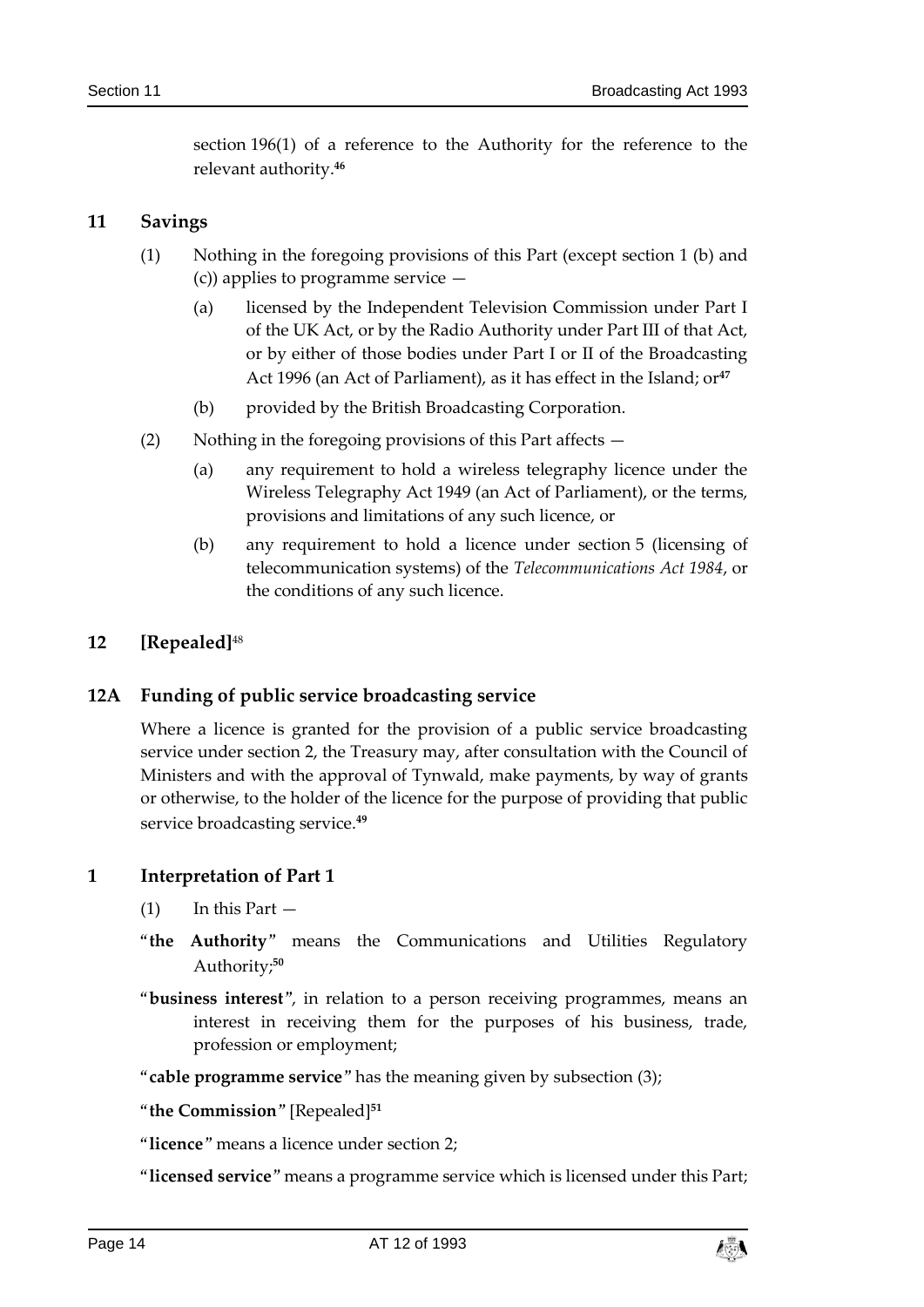- "**non-representational images**" means visual images which are neither still pictures nor comprised within sequences of visual images capable of being seen as moving pictures;
- "**notice**" means a notice in writing;
- "**programme**" includes an advertisement and, in relation to any service, includes any item included in that service;
- "**programme service**" has the meaning given by subsection (2);
- "**sound broadcasting service**" has the same meaning as in Part III of the UK Act;
- "**telecommunication system**" has the same meaning as in the *Telecommunications Act 1984*;
- "**two-way service**" means a service of which it is an essential feature that while visual images or sounds (or both) are being conveyed by the person providing the service there will or may be sent from each place of reception, by means of the same telecommunication system or the part of it by means of which they are conveyed, visual images or sounds (or both) for reception by the person providing the service or other persons receiving it (other than signals sent for the operation or control of the service);
- "**the UK Act**" means the Broadcasting Act 1990 (an Act of Parliament), as it has effect in the Island.
- "**wireless telegraphy**" has the same meaning as in the Wireless Telegraphy Act 1949 (an Act of Parliament).
- (2) In this Part "**programme service**" means any of the following services (whether or not it is, or requires to be, licensed under this Part or any other statutory provision)
	- (a) any television broadcasting service (within the meaning of Part I of the UK Act);
	- (b) any sound broadcasting service;
	- (c) any additional service (within the meaning of Part I or Part III of the UK Act);
	- (d) any other service consisting of the transmission of television programmes by satellite;
	- (e) any cable programme service;
	- (f) subject to subsection (4), any other service which consists in the sending, by means of a telecommunication system, of sounds or visual images or both either —
		- (i) for reception at 2 or more places in the Island (whether they are so sent for simultaneous reception or at different times in response to requests made by different users of the service); or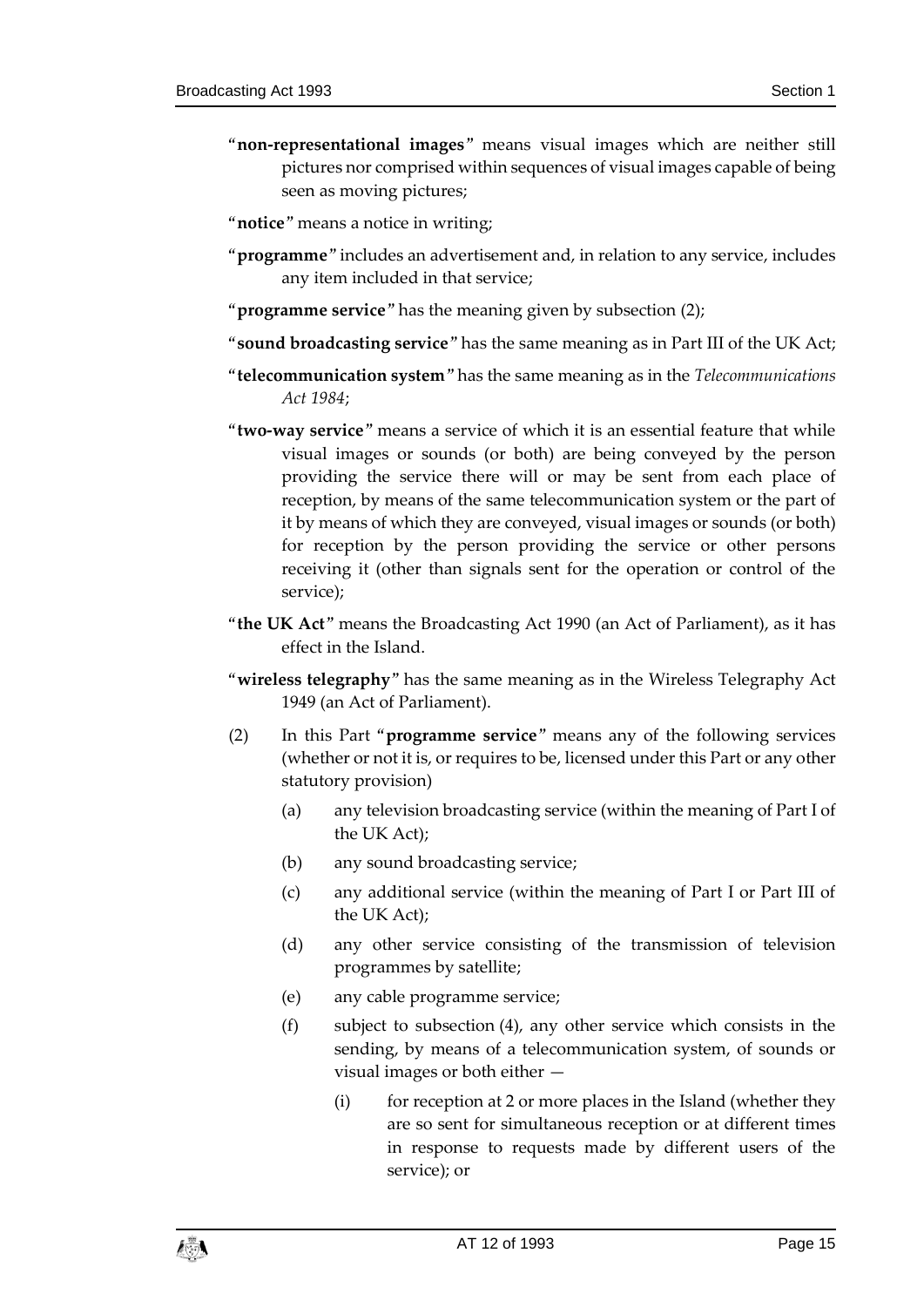- (ii) for reception at a place in the Island for the purpose of being presented there to members of the public or to any group of persons.
- (3) In this Part "**cable programme service**" means (subject to subsections (4) and (5)) a service consisting in the provision of television programmes or sound programmes with a view to their being conveyed by means of a telecommunication system (whether or not run by the person providing the programmes), for reception —
	- (a) in 2 or more dwelling houses in the Island (whether simultaneously or not) otherwise than for the purpose of being received there by persons who have a business interest in receiving them; or
	- (b) in the case of television programmes, at any place, or for simultaneous reception at 2 or more places, in the Island for the purpose of their being presented there either to members of the public or to a group of persons some or all of whom do not have a business interest in hearing or seeing them.
- (4) Subsections (2)(f) and (3) do not apply to  $-$ 
	- (a) a service where the running of the telecommunication system does not require to be licensed under Part II of the *Telecommunications Act 1984*; or
	- (b) a two-way service.
- (5) Subsection (3) does not apply to a service consisting in the provision of  $-$ 
	- (a) programmes provided for transmission in the course of the provision of a programme service falling within subsection (2)(a), (b) or (d); or
	- (b) television programmes which consist wholly or mainly of nonrepresentational images.
- (6) For the purpose of determining for the purposes of this or any other enactment whether a service is for reception in the Island or at any place in the Island, the fact that the service has been encrypted to any extent shall be disregarded.

# <span id="page-15-0"></span>**2 Transitional provision**

- (1) Subject to subsection (2), the provisions of the Manx Radio agreement shall until 1st April 1995 have effect as a licence for the provision of the sound broadcasting service referred to therein, subject to the terms and conditions thereof (including the provisions for termination and for exclusive rights), except that —
	- (a) any term importing a provision of the *Broadcasting Commission (Isle of Man) Act 1965* shall be construed as a licence condition to the same effect as that provision; and

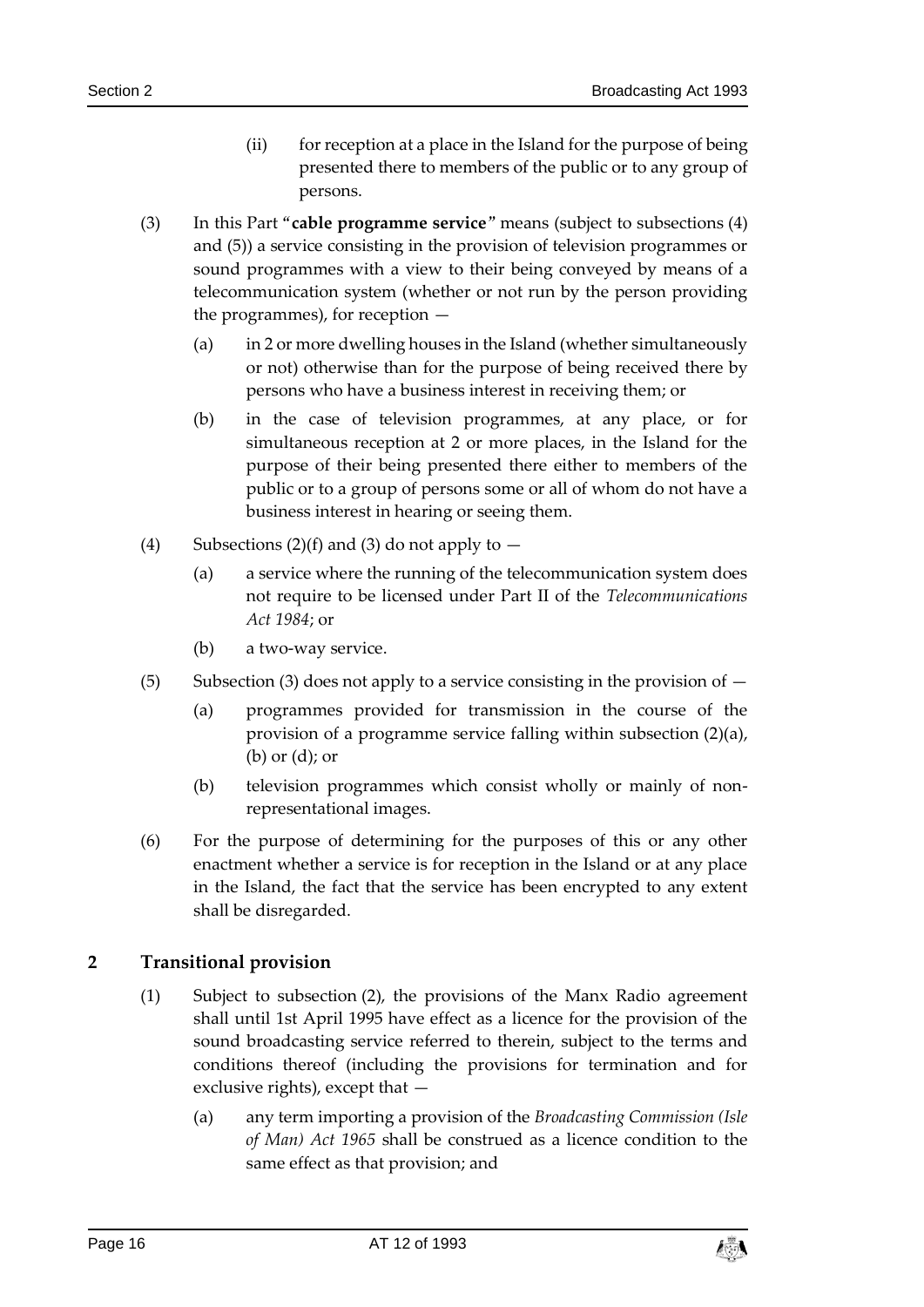- (b) any other reference to a provision of that Act shall be construed as a reference to the corresponding provision of this Part.
- (2) The Manx Radio agreement may be determined or varied by agreement between the parties thereto with the consent of the Authority (but not so as to remain in force after the 31st March 1995), and any reference in subsection (1) to any provision, term or condition of the Manx Radio agreement includes a reference to a provision, term or condition of the agreement as so varied.**<sup>52</sup>**
- (3) In this section "the Manx Radio agreement" means an agreement made the 1st April 1990 between (1) the Department of Home Affairs and (2) Radio Manx Limited.

# <span id="page-16-1"></span><span id="page-16-0"></span>**3 [Repeals section 4(1) of the Telecommunications Act 1984.]**

# <span id="page-16-2"></span>**PART 2 – MISCELLANEOUS AND SUPPLEMENTAL**

# *Broadcasting*

# <span id="page-16-3"></span>**4 Foreign satellite services**

[P1990/42/177-178]

- (1) Subject to subsection (2), if the Authority is satisfied that a foreign satellite service is unacceptable because there is repeatedly contained in programmes included in the service matter which offends against good taste and decency or is likely to encourage or incite to crime or to lead to disorder or to be offensive to public feeling, the Authority may by order proscribe the service for the purposes of this section.**<sup>53</sup>**
- (2) An order under subsection  $(1)$ 
	- (a) may make such provision for the purpose of identifying a particular foreign satellite service as the Authority thinks fit;**<sup>54</sup>**
	- (b) may not be made unless the Secretary of State has certified that the making of the order is not incompatible with any international obligation of the United Kingdom which extends to the Isle of Man; and
	- (c) shall not have effect unless it is approved by Tynwald;

and a statement in such an order that the Secretary of State has certified as mentioned in paragraph (b) shall be conclusive evidence of the fact.

- (3) Any person who
	- (a) supplies any equipment or other goods for use in connection with the operation or day-to-day running of a proscribed service;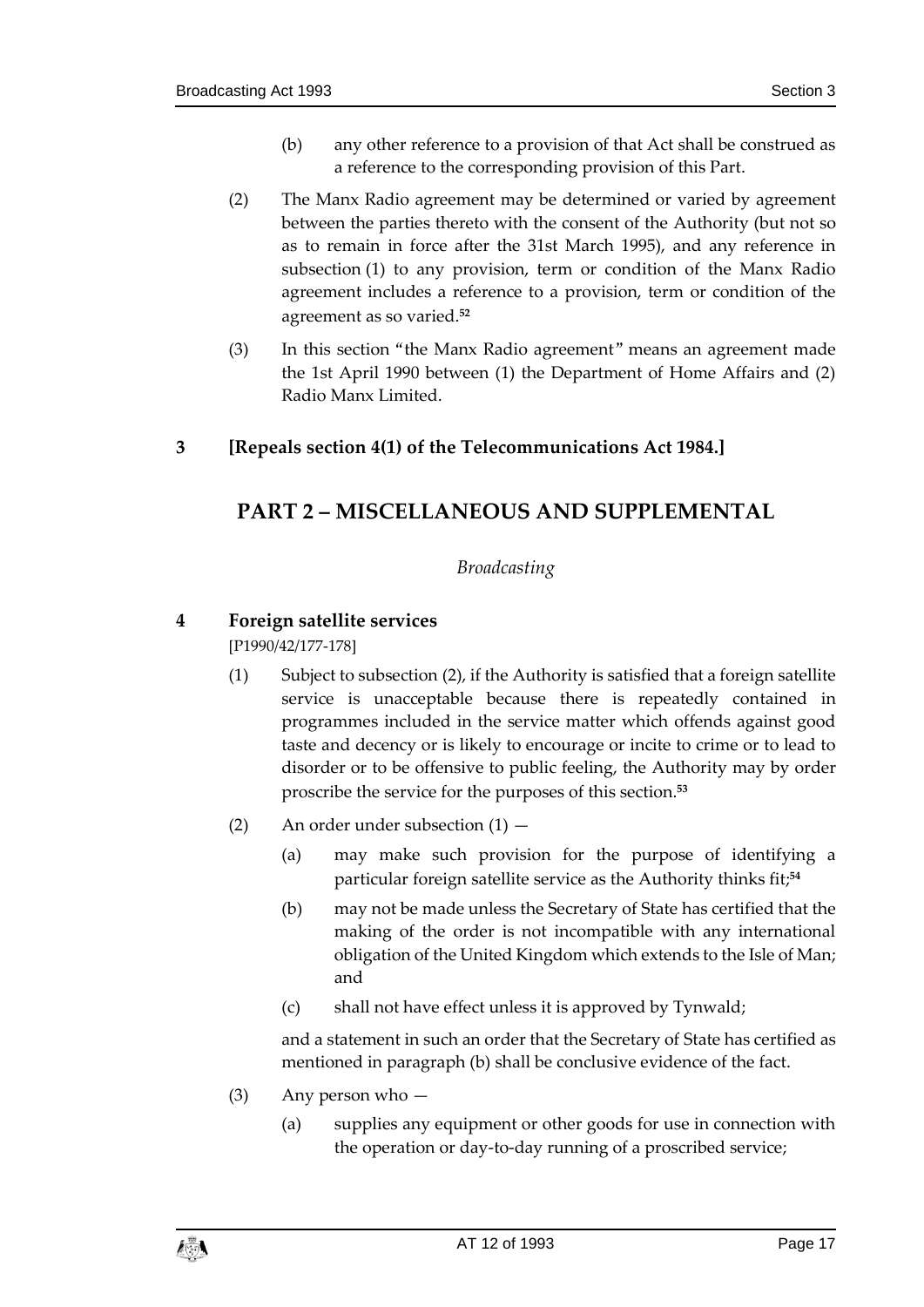- (b) supplies or offers to supply programme material to be included in any programme transmitted in the provision of a proscribed service;
- (c) arranges for, or invites, any other person to supply programme material to be so included;
- (d) advertises, by means of programmes transmitted in the provision of a proscribed service, goods supplied by him or services supplied by him;
- (e) publishes the time or other details of any programmes which are to be transmitted in the provision of a proscribed service or (otherwise than by publishing such details) publishes an advertisement of matter calculated to promote a proscribed service (whether directly or indirectly);
- (f) supplies or offers to supply any decoding equipment which is designed or adapted to be used primarily for the purpose of enabling the reception of programmes transmitted in the provision of a proscribed service,

shall be guilty of an offence and liable —

- (i) on summary conviction, to imprisonment for a term not exceeding 6 months or to a fine not exceeding £5,000, or both;
- (ii) on conviction on information, to imprisonment for a term not exceeding 2 years or to a fine, or both.
- (4) In any proceedings against a person for an offence under this section, it is a defence for him to prove that he did not know, and had no reasonable cause to suspect, that the service in connection with which the act was done was a proscribed service.
- (5) For the purposes of this section a person exposing decoding equipment for supply or having such equipment in his possession for supply shall be deemed to offer to supply it.
- (6) Section 61 of the *Consumer Protection Act 1991* shall have effect for the purpose of construing references in this section to the supply of any thing as it has effect for the purpose of construing references in that Act to the supply of any goods.
- $(7)$  In this section  $-$

"the Authority" means the Communications and Utilities Regulatory Authority;**<sup>55</sup>**

"the Commission" [Repealed]**<sup>56</sup>**

"foreign satellite service" means a service which consists wholly or mainly in the transmission by satellite from a place outside the Island of television or sound programmes which are capable of being received in the Island;

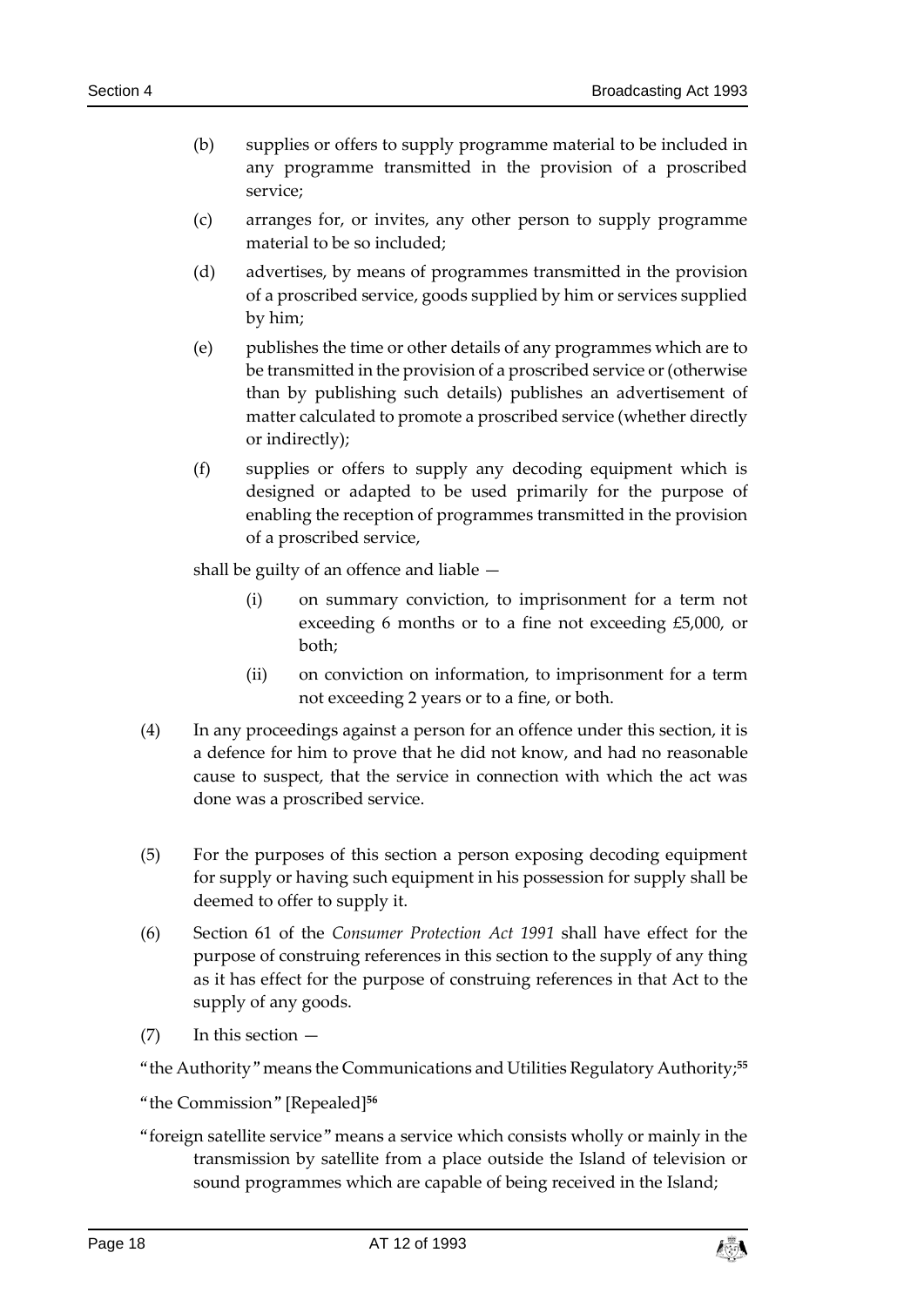"programme material" includes —

- (a) a film (within the meaning of the *Copyright Act 1991*);
- (b) any other recording; and
- (c) any advertisement or other advertising material;

"proscribed service" means a foreign satellite service which is proscribed by an order under subsection (1).

*Copyright etc*

#### <span id="page-18-0"></span>**5 [Inserts section 164A in the Copyright Act 1991.]**

#### <span id="page-18-1"></span>**6 Use of sound recordings in broadcasts etc**

The *Copyright Act 1991* is further amended in accordance with Schedule 1.

#### <span id="page-18-2"></span>**7 Advance programme information**

Schedule 3 has effect in relation to any information or future information which the person providing a programme service to which section 176 (duty to provide advance information) of the UK Act applies is or may be required to make available under that section.

#### <span id="page-18-3"></span>**8 Modification of copyright law**

- (1) The Council of Ministers may by order provide that, for the purpose of giving effect in the law of the Island to —
	- (a) any international obligation of the United Kingdom which relates to programme services and extends to the Island, or
	- (b) any instrument of a legislative character which relates to programme services and is made by an institution of the European Union (whether or not it is applicable to the Island),**<sup>57</sup>**

the *Copyright Act 1991* shall have effect subject to such modifications as are specified in the order.

- (2) An order under this section shall not have effect unless it is approved by Tynwald.
- (3) In this section "programme services" has the same meaning as in Part 1.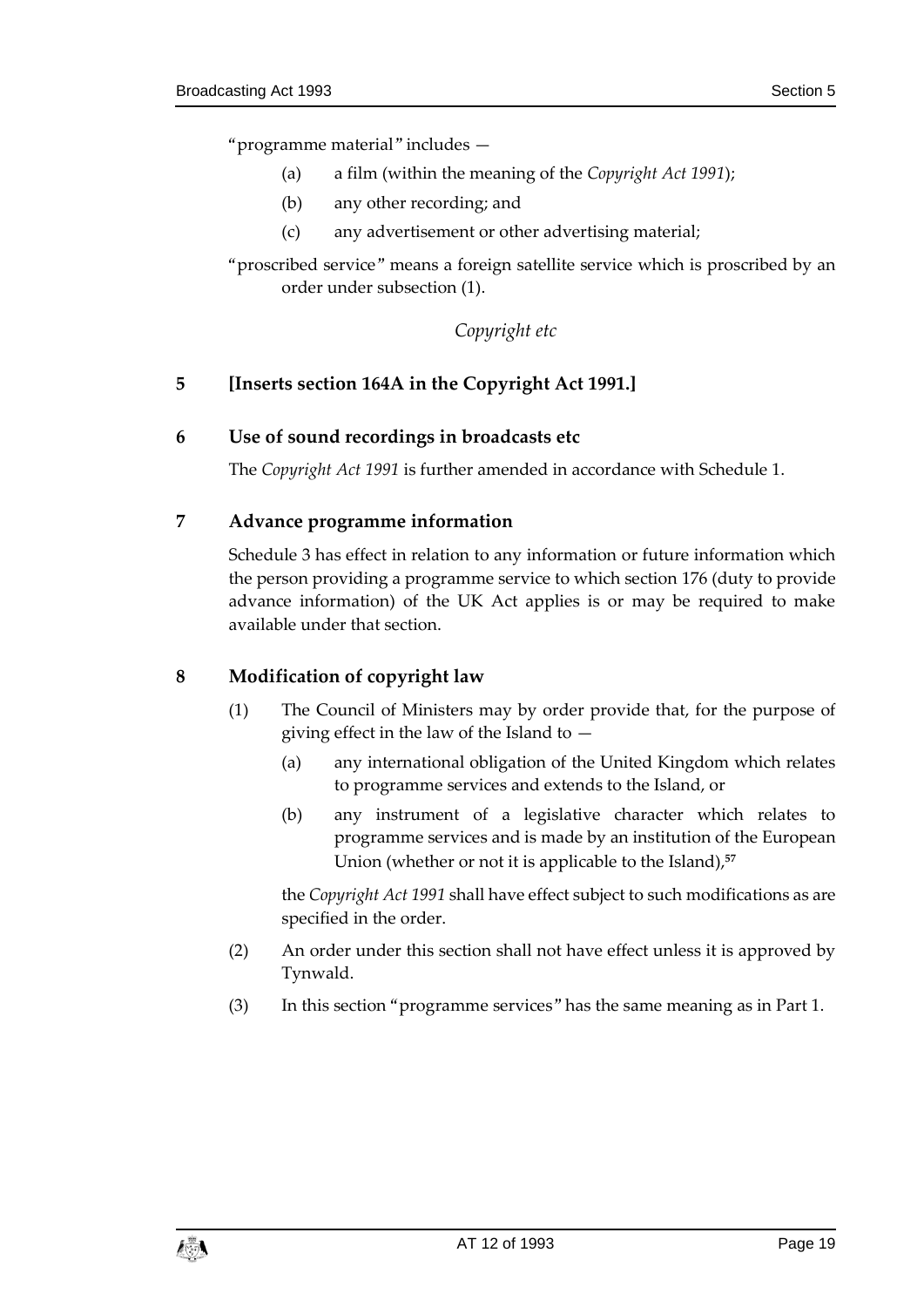#### *Telecommunications*

#### <span id="page-19-0"></span>**9 [Inserts section 22A in the Telecommunications Act 1984.]**

*Supplemental*

#### <span id="page-19-1"></span>**10 Amendment etc of enactments**

- (1) The enactments specified in Schedule 4 are amended in accordance with that Schedule.
- (2) The enactments specified in Schedule 5 are repealed to the extent specified in column 3 of that Schedule.

#### <span id="page-19-2"></span>**11 Short title and commencement**

- (1) This Act may be cited as the Broadcasting Act 1993.
- (2) This Act shall come into operation on such day or days as the Department of Home Affairs may by order appoint.**58**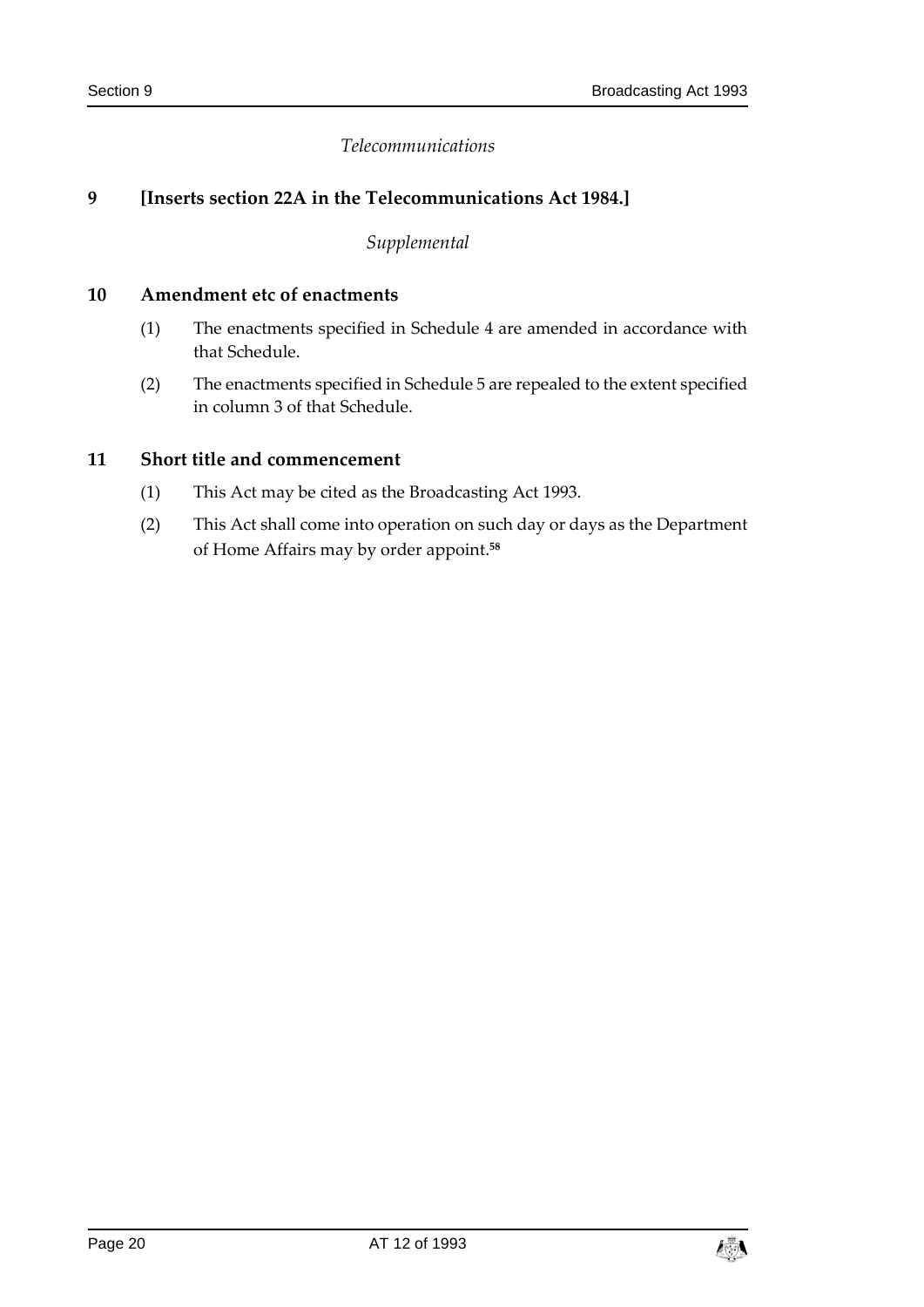# **SCHEDULE 1**

# <span id="page-20-1"></span><span id="page-20-0"></span>**RESTRICTIONS ON THE HOLDING OF LICENCES**

#### Section 3(1)

#### *General disqualifications*

1. The following persons are disqualified for holding a licence to provide a sound broadcasting service —

- (a) an individual who is neither
	- (i) ordinarily resident in the Island, the United Kingdom or the Channel Islands, nor
	- (ii) a national of a Member State or the United Kingdom who is ordinarily resident within the European Union; **59**
- (b) a body corporate which is neither
	- (i) a body incorporated under the law of the Island, any part of the United Kingdom or the Channel Islands, nor<sup>60</sup>
	- (ii) a body formed under the law of a member State which has its registered or head office or permanent place of business within the European Union; **61**
- (c) a Statutory Board;
- (d) a local authority;
- (e) a body whose objects are wholly or mainly of a political nature;
- (f) a body affiliated to a body falling within sub-paragraph (e);
- (g) an individual who is an officer of a body falling within subparagraph (e) or (f);
- (h) a body corporate which is an associate of a body corporate falling within sub-paragraph (e) or (f);
- (i) a body corporate in which a body falling within any of subparagraphs (c) to (f) and (h) is a participant with more than a 5 per cent interest;
- (j) a body which is controlled by a person falling within any of subparagraphs (a) to (h) or by 2 or more such persons taken together;
- (k) a body corporate in which a body corporate falling within subparagraph (j), other than one which is controlled —
	- (i) by a person falling within sub-paragraph (a), (b), or  $(g)$ ,
	- (ii) by 2 or more such persons taken together,

is a participant with more than a 5 per cent. interest.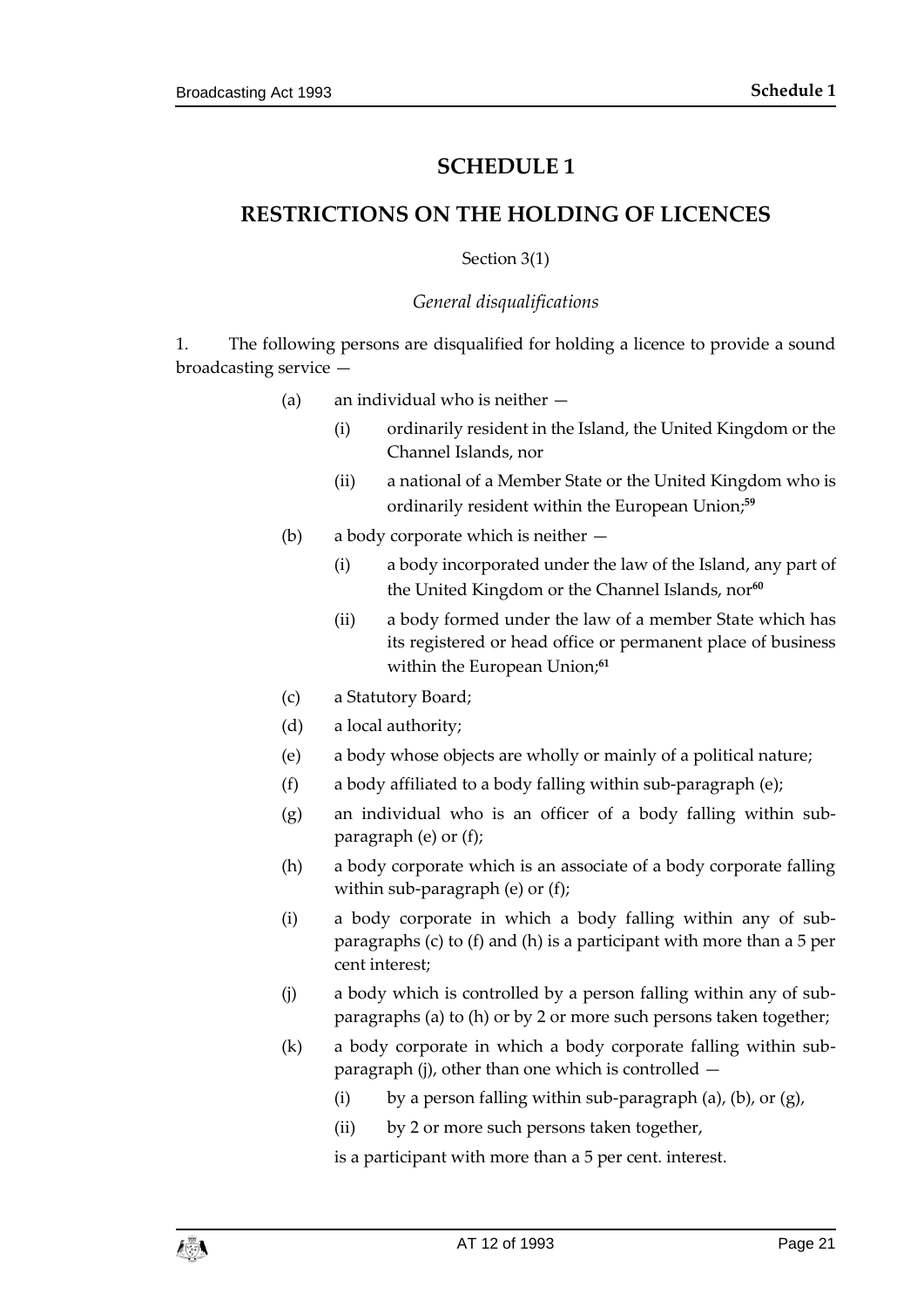# *Disqualification of religious bodies*

2. (1) Subject to sub-paragraph (2), the following persons are disqualified for holding a licence to provide a sound broadcasting service  $-$ 

- (a) a body whose objects are wholly or mainly of a religious nature;
- (b) a body which is controlled by a body falling within paragraph (a) or by two or more such bodies taken together;
- (c) a body which controls a body falling within paragraph (a);
- (d) a body corporate which is an associate of a body corporate falling with paragraph (a), (b) or (c);
- (e) a body corporate in which a body falling within any of paragraphs (a) to (d) is a participant with more than a 5 per cent. interest;
- (f) an individual who is an officer of a body falling within paragraph (a); and
- (g) a body which is controlled by an individual falling within paragraph (f) or by 2 or more such individuals taken together.

(2) If on an application made to it under this sub-paragraph the Authority is satisfied that it is appropriate for a person to hold a licence to provide a sound broadcasting service, being a person who would, apart from this sub-paragraph, be disqualified by virtue of sub-paragraph (1), the Authority may make a determination to the effect that it is so satisfied; and so long as any such determination remains in force in relation to that person, sub-paragraph (1) shall not apply to him.**<sup>62</sup>**

# *Disqualification on ground of undue influence*

3. A person is disqualified for holding a licence to provide a sound broadcasting service if in the opinion of the Authority —

- (a) any body which
	- (i) falls within paragraph  $1(c)$  to (i) and (k), or
	- (ii) is controlled by a person falling within paragraph  $1(c)$  to  $(h)$ or by 2 or more such persons taken together;

is, by the giving of financial assistance or otherwise, exerting influence over the activities of that person, and

(b) that influence has led, is leading or is likely to lead to results which are adverse to the public interest.**<sup>63</sup>**

#### *Interests in newspapers*

4. (1) No proprietor of an Isle of Man newspaper, a north-west newspaper or a UK national newspaper shall be a participant with more than a 20 per cent interest in a body corporate which is the holder of a licence to provide a sound broadcasting service.

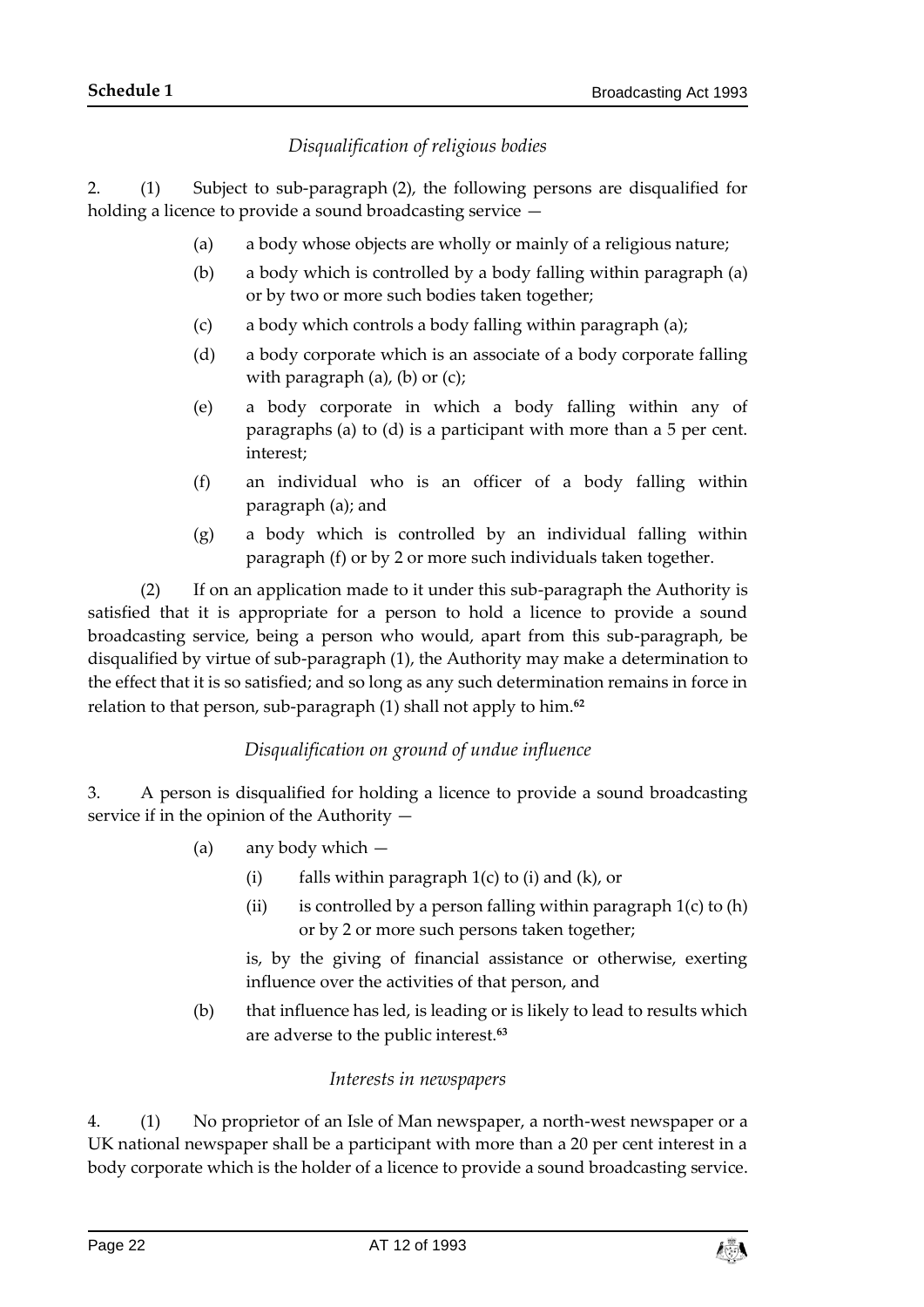(2) No person who is the holder of a licence to provide a sound broadcasting service shall be a participant with more than a 20 per cent interest in an Isle of Man newspaper, a north-west newspaper or a UK national newspaper.

(3) Any restriction on participation imposed by sub-paragraph (1) or (2) on the proprietor of a newspaper or on the holder of a licence applies to him as if he and every person connected with him were one person.

(4) For the purpose of sub-paragraph (3) the following persons are connected with one another in relation to a particular newspaper —

- (a) the proprietor of the newspaper;
- (b) the person who controls the proprietor;
- (c) an associate of the proprietor or of a person falling within paragraph (b); and
- (d) a body which is controlled by the proprietor or by an associate of the proprietor.
- (5) in this paragraph —
- "Isle of Man newspaper" means a newspaper published and circulating in the Island;
- "north-west newspaper" means a newspaper circulating wholly or mainly in the north-west of England;
- "UK national newspaper" means a national newspaper circulating in the United Kingdom.

#### *Interests in other services*

- 5. (1) No person who is the holder of a licence under the UK Act to provide
	- (a) a Channel 3 service or Channel 5 (within the meaning of Part I of the UK Act), or
	- (b) a national service or local service (within the meaning of Part III of the UK Act),

shall be a participant with more than a 20 per cent. interest in a body corporate which is the holder of a licence to provide a sound broadcasting service.

(2) No person who is the holder of a licence to provide a sound broadcasting service shall be a participant with more than a 20 per cent. interest in a body corporate which is the holder of a licence under the UK Act to provide a service mentioned in subparagraph  $(1)(a)$  or  $(b)$ .

(3) Any restriction on participation imposed by sub-paragraph (1) or (2) on the holder of a licence (including a licence under the UK Act) applies to him as if he and every person connected with him were one person.

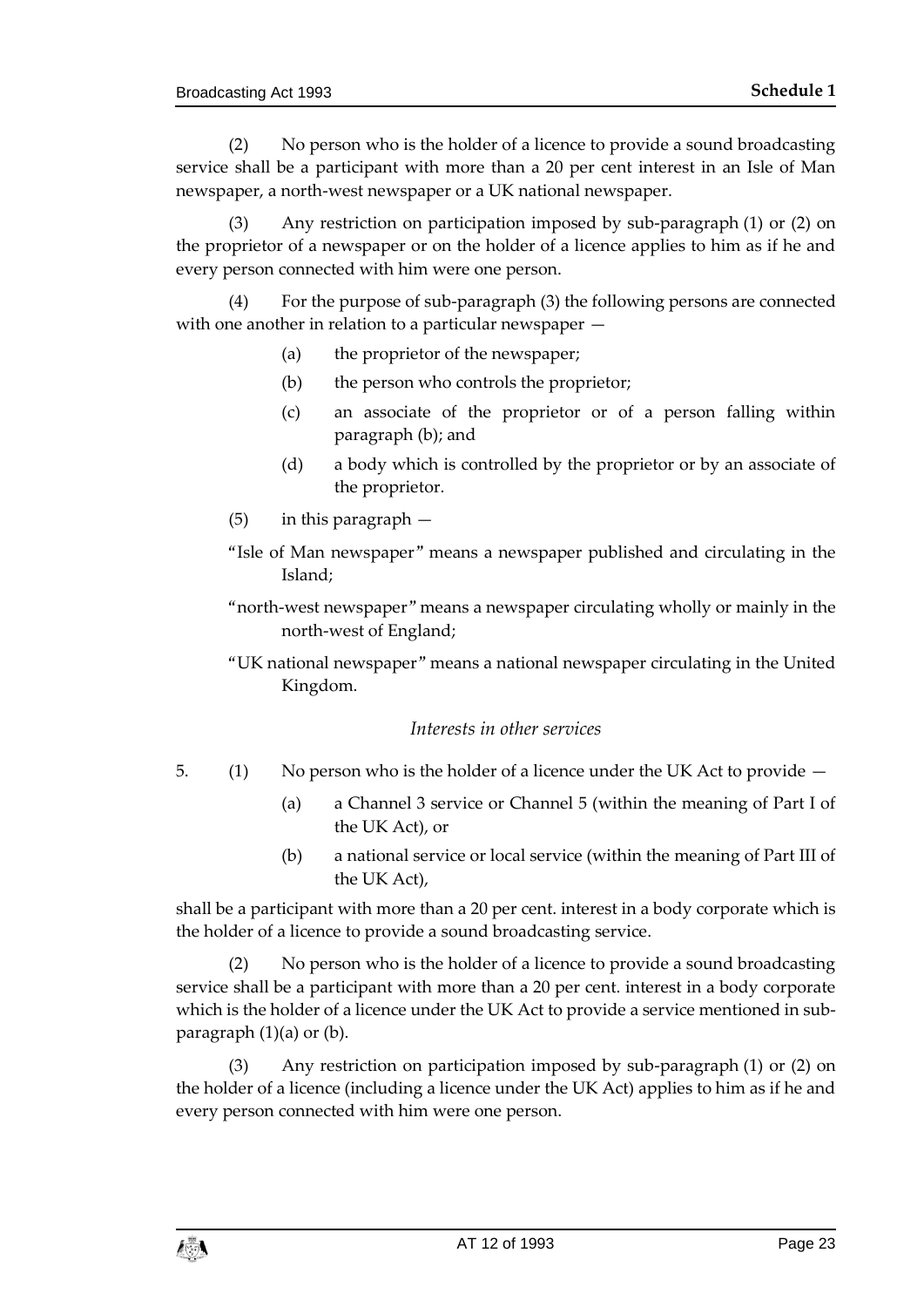# *Amendment of percentage interest*

6. (1) The Council of Ministers may by order amend paragraph 1(i) or (k),  $2(1)(e)$ ,  $4(1)$  or  $(2)$  or  $5(1)$  or  $(2)$  by substituting a different percentage for the percentage for the time being specified there.

(2) An order under sub-paragraph (1) shall not have effect unless it is approved by Tynwald.

#### *Interpretation*

<span id="page-23-0"></span>7. Paragraphs 1, 2 and 3 of Part I of Schedule 2 to the UK Act (restrictions on the holding of licences) apply for the purposes of this Schedule as they apply for the purposes of that Schedule.

# **SCHEDULE 2**

# <span id="page-23-1"></span>**AMENDMENTS OF COPYRIGHT ACT 1991**

Section 18

<span id="page-23-2"></span>[Sch 2 amends the following Act —

Copyright Act 1991 q.v.]

# **SCHEDULE 3**

# <span id="page-23-3"></span>**ADVANCE PROGRAMME INFORMATION**

Section 19 [P1990/42/Sch 17]

# **GENERAL**

#### *Interpretation*

1. (1) This Schedule and the *Copyright Act 1991* shall have effect as if this Schedule were included in Part III of that Act, and that Act shall have effect as if proceedings under this Schedule were listed in section 144 of that Act (jurisdiction of Isle of Man Copyright Tribunal).

(2) References in this Schedule to anything done by the publisher include anything done on his behalf.

(3) References in this Schedule to works include future works, and references to the copyright in works include future copyright.

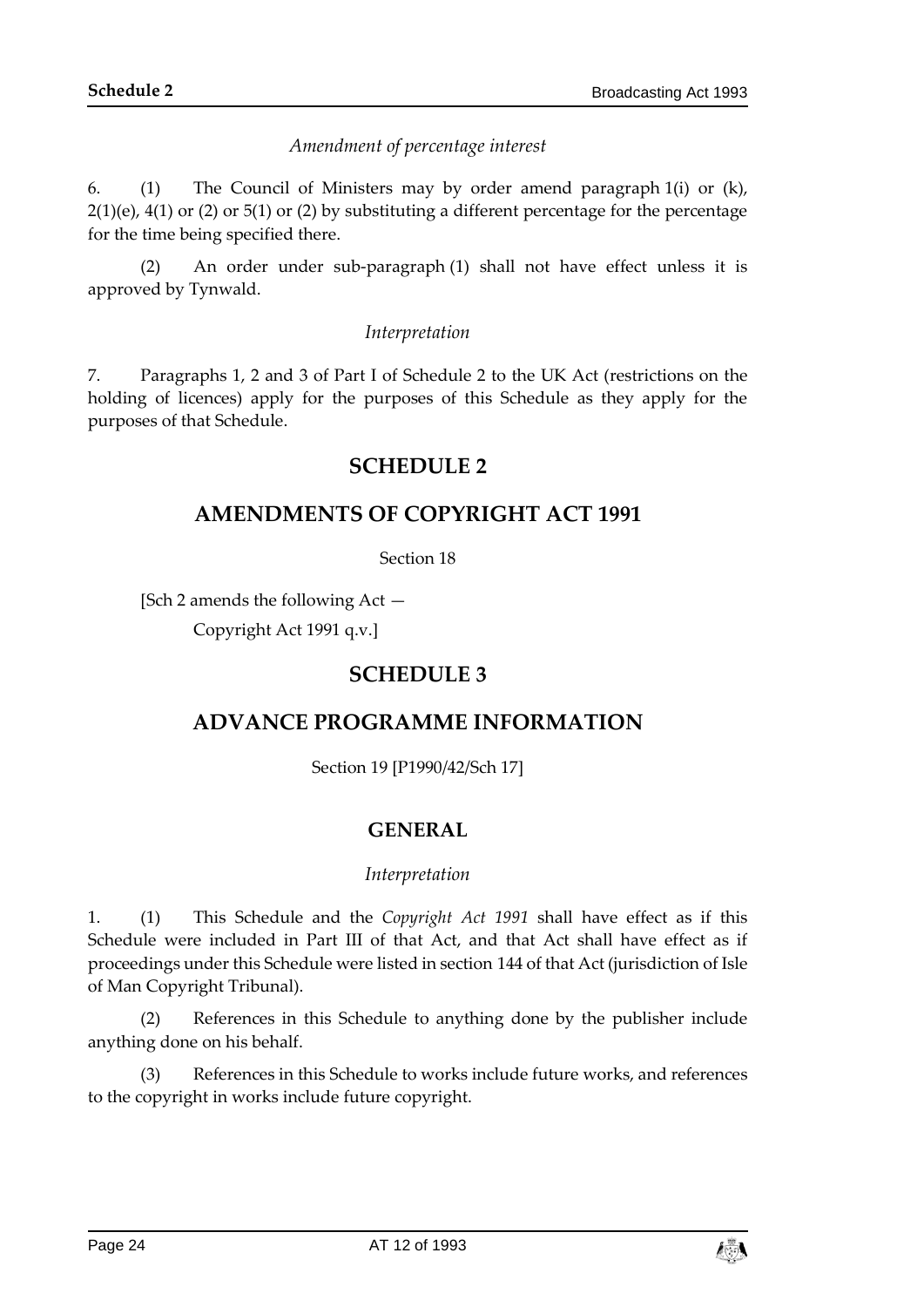### *Application*

2. (1) The information to which this Schedule applies is any information or future information which the person providing a programme service to which this Schedule applies is or may be required to make available under section 176 of the UK Act.

(2) The programme services to which this Schedule applies are those listed in column 1 of the table in section 176(7) of the UK Act, and references to the persons who provide or are to be treated as providing them are to the corresponding persons specified in column 2 of that table.

(3) For the purpose of section 176(7) of the UK Act any programme service licensed by the Communications and Utilities Regulatory Authority under Part 1 shall be treated as so licensed on behalf of the Department of Home Affairs.**<sup>64</sup>**

# *Copyright licensing*

3. (1) This paragraph applies where the person providing a programme service has assigned to another the copyright in works containing information to which this Schedule applies.

(2) The person providing the programme service, not the assignee, is to be treated as the owner of the copyright for the purpose of licensing any act restricted by the copyright done on or after the commencement of this paragraph.

(3) Where the assignment by the person providing the programme service occurred before 29th September 1989 then, in relation to any act restricted by the copyright so assigned —

- (a) sub-paragraph (2) does not have effect; and
- (b) references below in this Schedule to the person providing the programme service are to the assignee.

# **USE OF INFORMATION AS OF RIGHT**

*Circumstances in which right is available*

4. (1) Paragraph 6 applies to any act restricted by the copyright in works containing information to which this Schedule applies done by the publisher if —

- (a) a licence to do the act could be granted by the person providing the programme service but no such licence is held by the publisher;
- (b) the person providing the programme service refuses to grant to the publisher a licence to do the act, being a licence of such duration, and of which the terms as to payment for doing the act are such, as would be acceptable to the publisher; and
- (c) the publisher has complied with paragraph 5.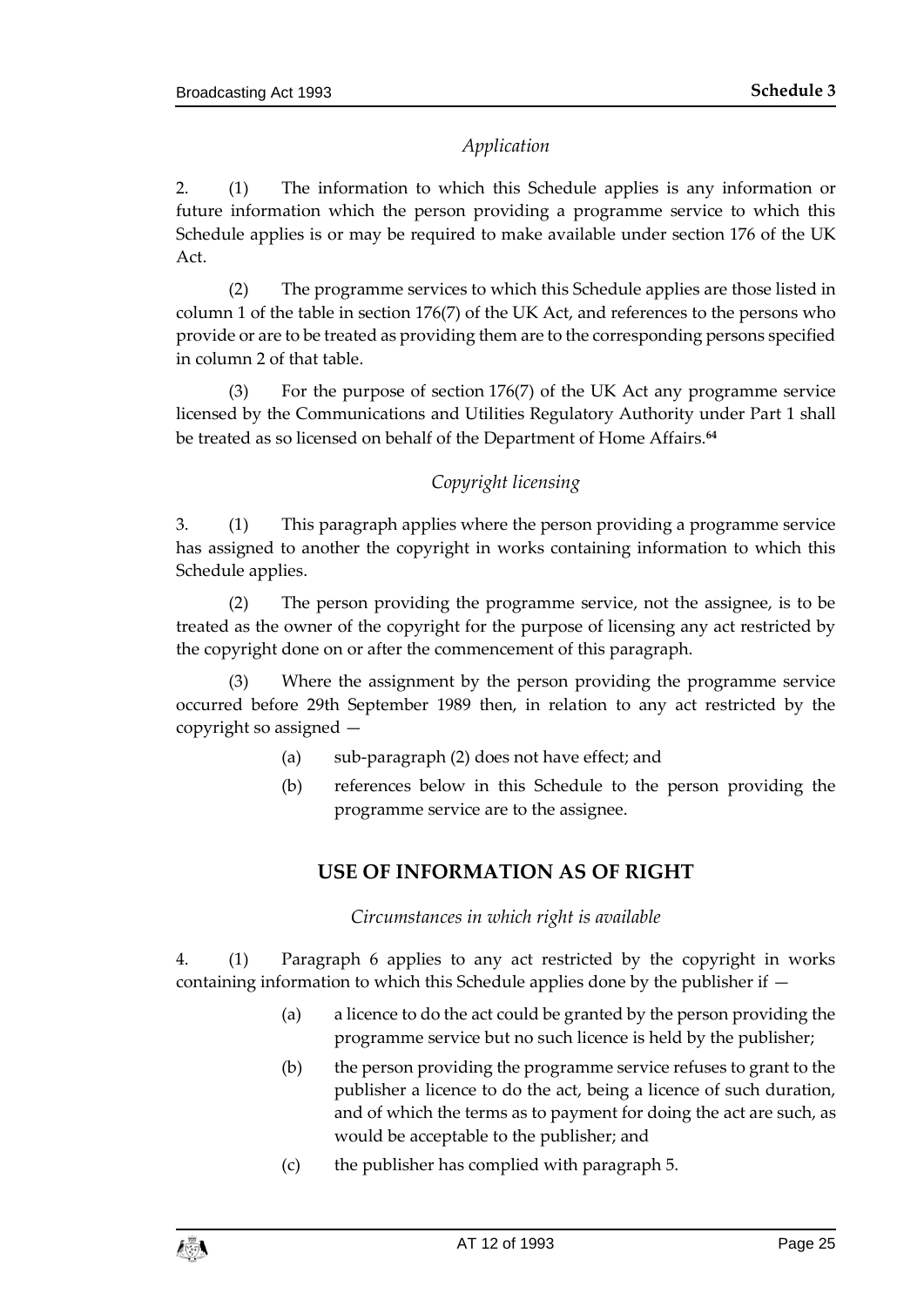(2) The reference in sub-paragraph (1) to refusing to grant a licence includes failing to do so within a reasonable time of being asked.

(3) References below in this Schedule to the terms of payment are to the terms as to payment for doing any act restricted by the copyright in works containing information to which this Schedule applies.

# *Notice of intention to exercise right*

5. (1) A person intending to avail himself of the right conferred by paragraph 6 must —

- (a) give notice to the person providing the programme service, asking that person to propose terms of payment; and
- (b) after receiving the proposal or the expiry of a reasonable time, give reasonable notice to the person providing the programme service of the date on which he proposes to begin exercising the right and the terms of payment in accordance with which he intends to do so.
- (2) Before exercising the right the publisher must
	- (a) give reasonable notice to the Tribunal of his intention to exercise the right, and of the date on which he proposes to begin to do so, and
	- (b) apply to the Tribunal under paragraph 7 to settle the terms of payment.

# *Conditions for exercise of right*

6. (1) A person who, on or after the date specified in a notice under paragraph 5(1)(b), does any act in circumstances in which this paragraph applies, shall, if he makes the payments required by this paragraph, be in the same position as regards infringement of copyright as if he had at all material times been the holder of a licence to do so granted by the person providing the programme service.

(2) Payments are to be made at not less than quarterly intervals in arrears.

(3) The amount of any payment is that determined in accordance with any order of the Tribunal under paragraph 7 or, if no such order has been made —

- (a) in accordance with any proposal for terms of payment made by the person providing the programme service pursuant to a request under paragraph 5(1)(a), or
- (b) where no proposal has been so made or the amount determined in accordance with the proposal so made appears to the publisher to be unreasonably high, in accordance with the terms of payment notified under paragraph 5(1)(b).

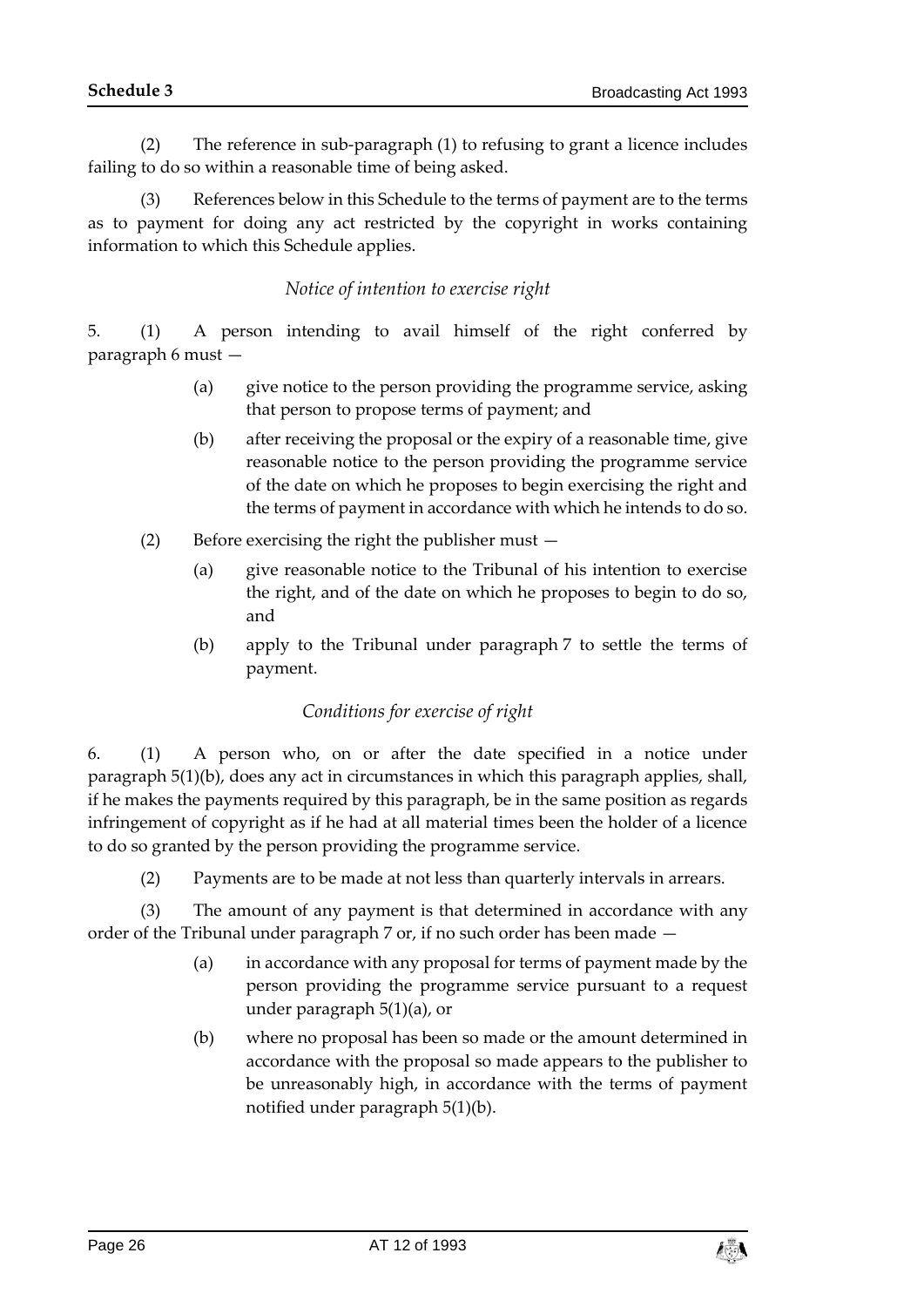# *Application to settle payments*

7. (1) On an application to settle the terms of payment, the Tribunal shall consider the matter and make such order as it may determine to be reasonable in the circumstances.

(2) An order under sub-paragraph (1) has effect from the date the applicant begins to exercise the right conferred by paragraph 6 and any necessary payments, or further payments, shall be made in respect of amounts that have fallen due.

#### *Application for review of order*

8. (1) A person exercising the right conferred by paragraph 6, or the person providing the programme service, may apply to the Tribunal to review any order under paragraph 7.

(2) An application shall not be made, except with the special leave of the Tribunal —

- (a) within 12 months from the date of the order, or of the decision on a previous application under this paragraph, or
- (b) if the order was made so as to be in force for 15 months or less, or as a result of a decision on a previous application is due to expire within 15 months of that decision, until the last 3 months before the expiry date.

(3) On an application the Tribunal shall consider the matter and make such order confirming or varying the original order as it may determine to be reasonable in the circumstances.

(4) An order under this paragraph has effect from the date on which it is made or such later date as may be specified by the Tribunal.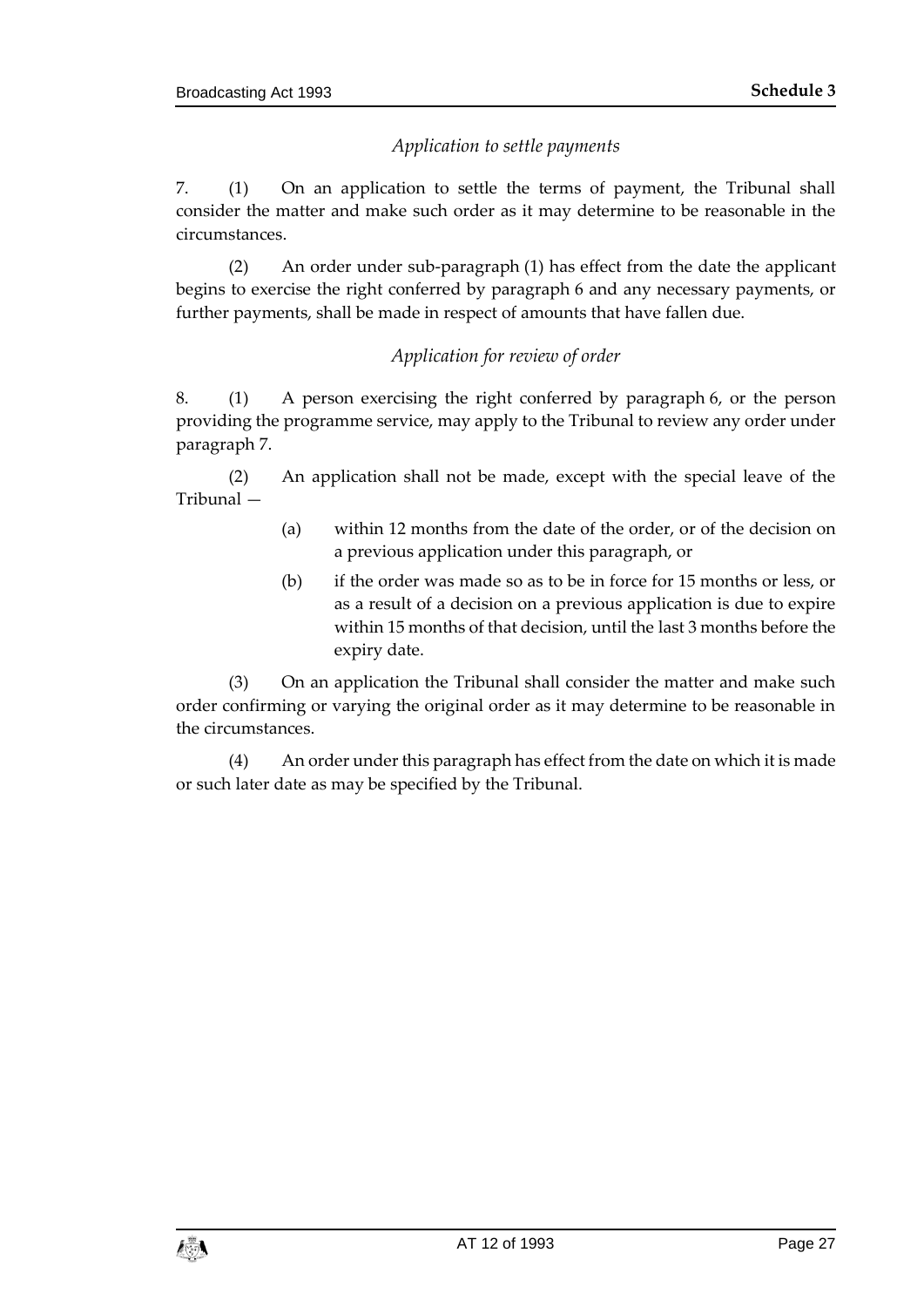# **SCHEDULE 4**

# **AMENDMENT OF ENACTMENTS**

Section 22(1)

<span id="page-27-1"></span><span id="page-27-0"></span>[Sch 4 amended by Law Reform Act 1997 Sch 2, by Children and Young Persons Act 2001 Sch 13 and by SD439/04, and amends the following Acts —

Defamation Act 1954 q.v.

Consumer Protection (Trade Descriptions) Act 1970 q.v.

Employment Agencies Act 1975 q.v.

Telecommunications Act 1984 q.v.

Radio Equipment Act 1986 q.v.

Summary Jurisdiction Act 1989 q.v.

Copyright Act 1991 q.v.

<span id="page-27-2"></span>Sexual Offences Act 1992 q.v.]

# **SCHEDULE 5**

# **ENACTMENTS REPEALED**

#### Section 22(2)

<span id="page-27-3"></span>[Sch 5 repeals the following Act wholly — Broadcasting Commission (Isle of Man) Act 1965 and the following Acts and Order in part — Defamation Act 1954 Children and Young Persons Act 1969 Governor's General Functions (Transfer) Act 1980 Telecommunications Act 1984 Treasury Act 1985 Statute Law Revision Act 1986 Department of Home Affairs Order 1986 (GC120/86) Government Departments Act 1987 Summary Jurisdiction Act 1989 Consumer Protection Act 1991 Sexual Offences Act 1992.]

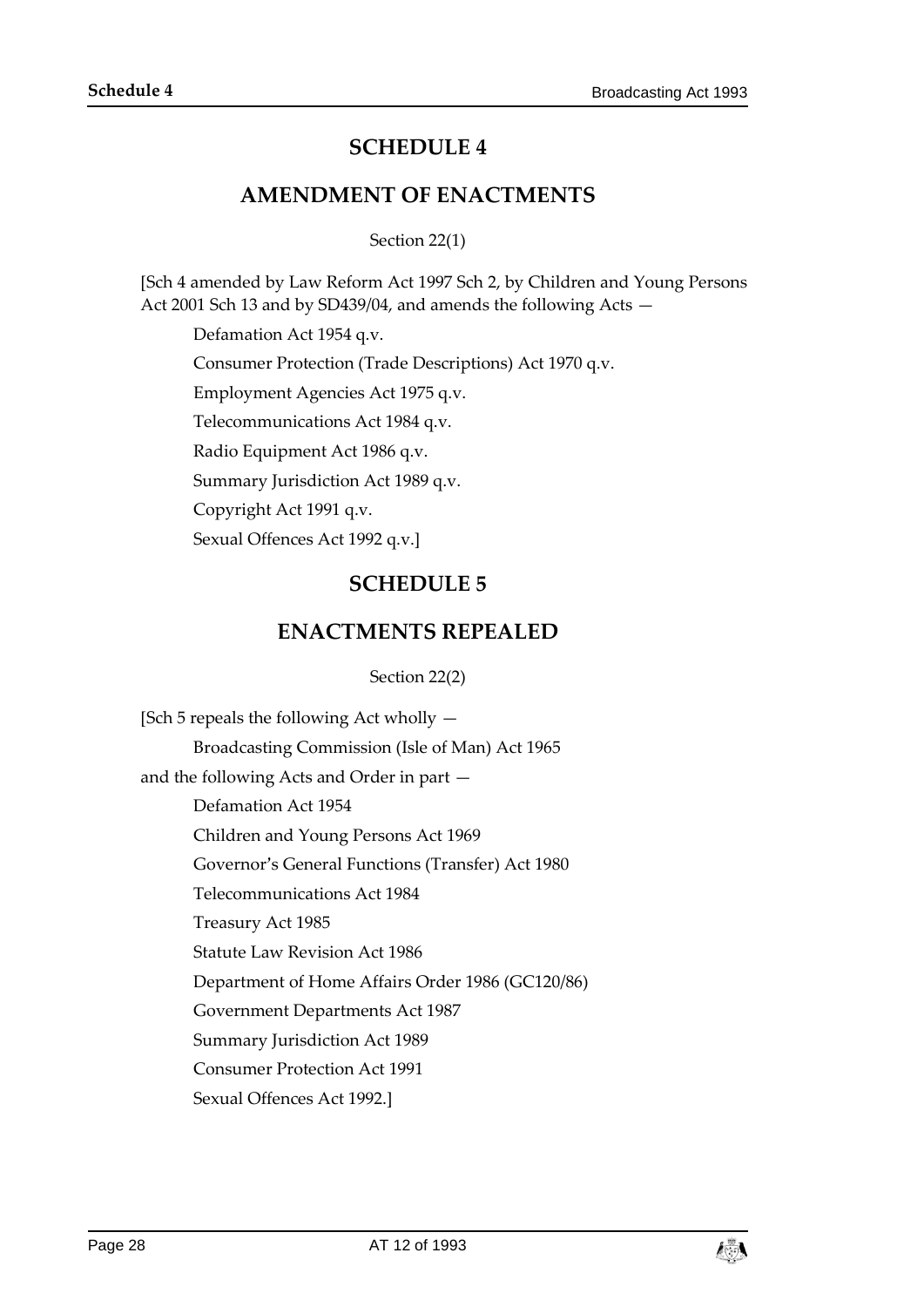# <span id="page-28-0"></span>**ENDNOTES**

# <span id="page-28-1"></span>**Table of Legislation History**

| Legislation | <b>Year and No</b> | Commencement |
|-------------|--------------------|--------------|
|             |                    |              |
|             |                    |              |
|             |                    |              |
|             |                    |              |

#### <span id="page-28-2"></span>**Table of Renumbered Provisions**

| Original | Current |
|----------|---------|
|          |         |
|          |         |
|          |         |
|          |         |

# <span id="page-28-3"></span>**Table of Endnote References**

 $\overline{a}$ 

 Subs (2A) inserted by Broadcasting (Amendment) Act 2007 s 1 and amended by GC74/89 (as amended by SD2020/0550).

 Subs (3) amended by Broadcasting (Amendment) Act 2007 s 1 and by GC74/89 (as amended by SD2020/0550).

Subs (3A) inserted by Broadcasting (Amendment) Act 2007 s 1.

```
10 Subs (4) amended by GC74/89 (as amended by SD2020/0550).
```
Subs (5) amended by GC74/89 (as amended by SD2020/0550).

 Subs (6) amended by Statute Law Revision Act 1997 Sch 1 and by GC74/89 9as amended by SD2020/0550).

```
14 Subs (2) amended by GC74/89 (as amended by SD2020/0550).
```

```
15 Subs (3) amended by GC74/89 (as amended by SD2020/0550).
```

```
16 Subs (4) amended by GC74/89 (as amended by SD2020/0550).
```

```
17 Subs (5) amended by GC74/89 (as amended by SD2020/0550).
```

```
18 Subs (6) amended by GC74/89 (as amended by SD2020/0550).
```

```
19 Para (a) amended by GC74/89 (as amended by SD2020/0550).
```

```
20 Para (b) amended by GC74/89 (as amended by SD2020/0550).
```
S 1 heading amended by GC74/89 (as amended by SD2020/0550).

S 1 amended by GC74/89 (as amended by SD2020/0550).

Subs (1) amended by GC74/89 (as amended by SD2020/0550).

Para (a) amended by Broadcasting (Amendment) Act 2007 s 1.

Para (c) added by Broadcasting (Amendment) Act 2007 s 1.

Subs (2) amended by GC74/89 (as amended by SD2020/0550).

Subs (7) added by Broadcasting (Amendment) Act 2007 s 1.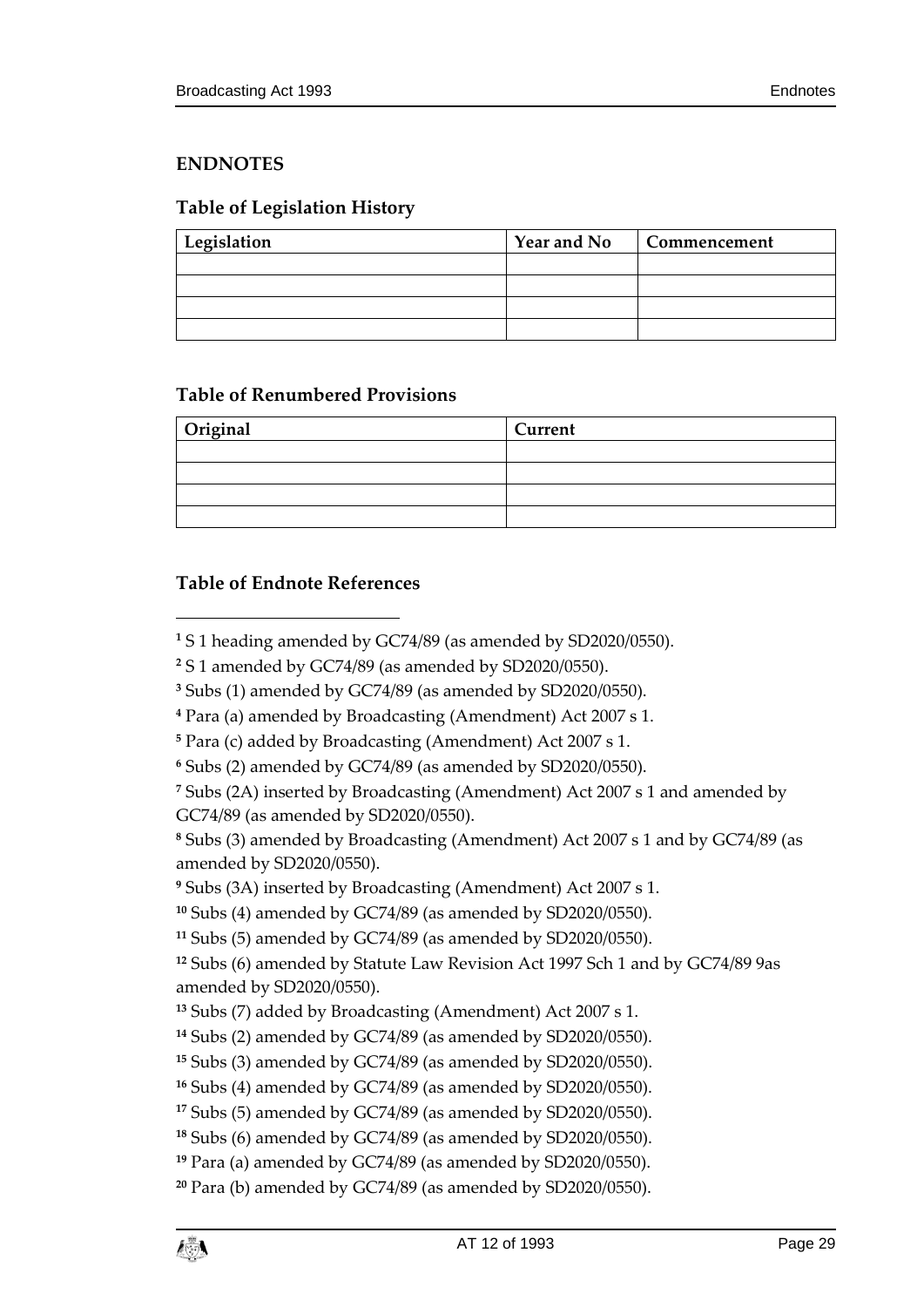Page 30  $\overline{\text{AT}}$  12 of 1993 - Para (d) amended by GC74/89 (as amended by SD2020/0550). Para (e) amended by GC74/89 (as amended by SD2020/0550). Para (f) amended by GC74/89 (as amended by SD2020/0550). Para (g) amended by GC74/89 (as amended by SD2020/0550). Subs (2) added by Broadcasting (Amendment) Act 2007 s 2 and amended by GC74/89 (as amended by SD2020/0550). S 5 amended by GC74/89 (as amended by SD2020/0550). Para (d) amended by GC74/89 (as amended by SD2020/0550). Subs (1) amended by GC74/89 (as amended by SD2020/0550). Subs (2) amended by GC74/89 (as amended by SD2020/0550). Subs (3) amended by GC74/89 (as amended by SD2020/0550). Subs (4) amended by GC74/89 (as amended by SD2020/0550). Subs (5) amended by GC74/89 (as amended by SD2020/0550). Subss (6) to (8) repealed by Representation of the People Act 1995 Sch 8. Para (b) amended by GC74/89 (as amended by SD2020/0550). Subs (1) amended by GC74/89 (as amended by SD2020/0550). Subs (2) amended by GC74/89 (as amended by SD2020/0550). Para (a) amended by GC74/89 (as amended by SD2020/0550). Para (c) amended by GC74/89 (as amended by SD2020/0550). Subs (3) amended by GC74/89 (as amended by SD2020/0550). Subs (4) amended by GC74/89 (as amended by SD2020/0550). Subs (5) amended by GC74/89 (as amended by SD2020/0550). Subs (1) amended by GC74/89 (as amended by SD2020/0550). S 9 heading amended by GC74/89 (as amended by SD2020/0550). Subs (1) amended by GC74/89 (as amended by SD2020/0550). Subs (2) amended by GC74/89 (as amended by SD2020/0550). Subs (6) amended by GC74/89 (as amended by SD2020/0550). Para (a) amended by Statute Law Revision Act 1997 Sch 1. S 12 repealed by Communications Act 2021 s 154. S 12A inserted by Broadcasting (Amendment) Act 2007 s 4. Definition of "the Authority" inserted by GC74/89 (as amended by SD2020/0550). Definition of "the Commission" repealed by GC74/89 (as amended by SD2020/0550). Subs (2) amended by GC74/89 (as amended by SD2020/0550). Subs (1) amended by GC74/89 (as amended by SD2020/0550). Para (a) amended by GC74/89 (as amended by SD2020/0550). Definition of "the Authority" inserted by GC74/89 (as amended by SD2020/0550). Definition of "the Commission" repealed by GC74/89 (as amended by SD2020/0550). Para (b) amended by SD0606/12. ADO (whole Act) 1/8/1993 (SD318/93). Subpara (ii) amended by SD0606/12 and by SD2019/0057 with effect from 31/12/2020 at 23:00. Subpara (i) amended by SD2019/0057 with effect from 31/12/2020 at 23:00. Subpara (ii) amended by SD0606/12.